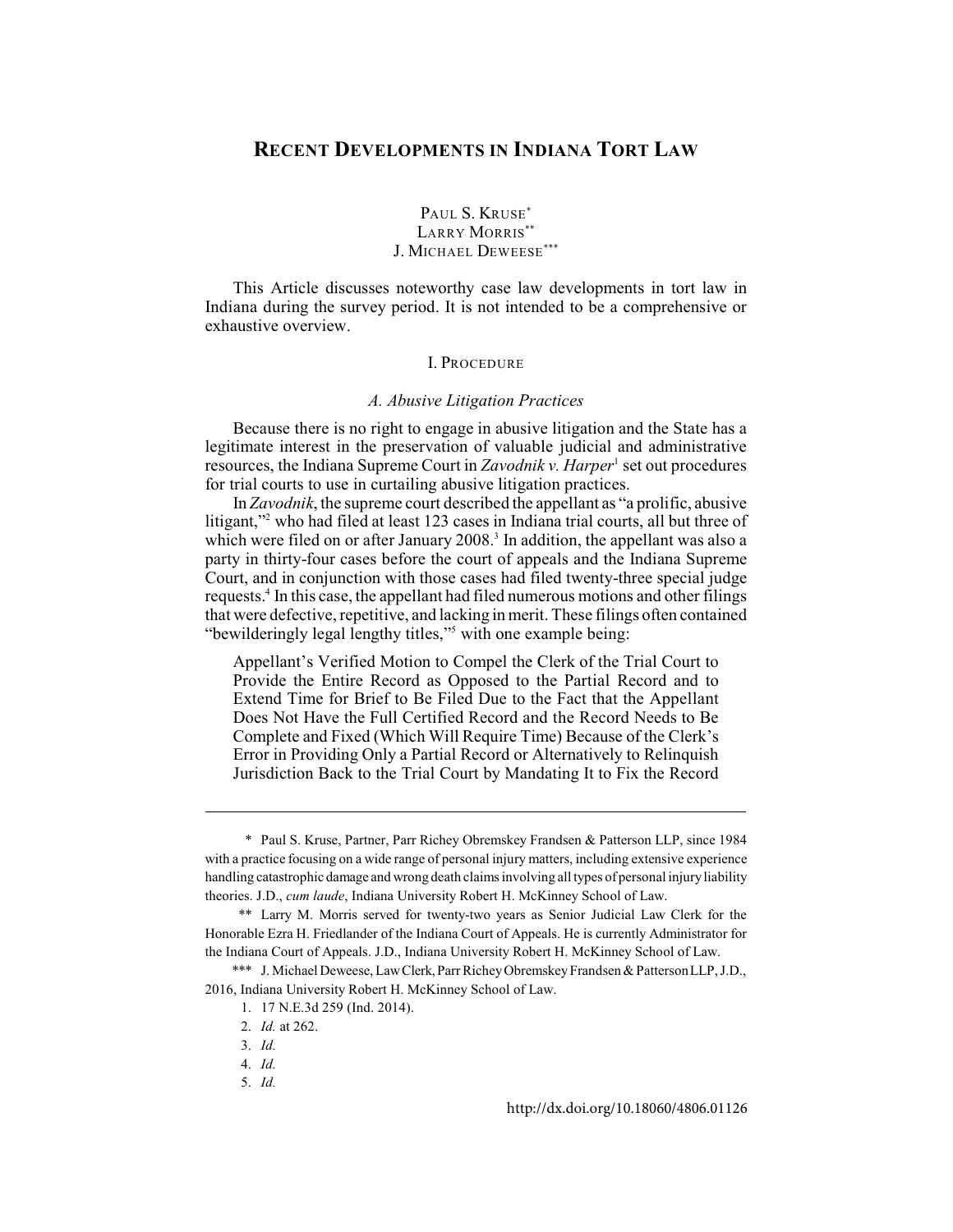(the CCS) and to Provide the Court of Appeals and the Parties with the Corrected Full and Complete Fixed Record or Alternatively to Order the Clerk of this Court to Fix the CCS and to Provide the Complete Record or Alternatively to Allow the Appellant to Use His Own CCS Printed out by Him from the Odyssey Website.<sup>6</sup>

The court held after due consideration of the litigant's history of abuse, a trial court may be justified in imposing restrictions such as the following:

• Require the litigant to accompany future pleadings with an affidavit certifying under penalty of perjury that the allegations are true to the best of the litigant's knowledge, information, and belief.

• Direct the litigant to attach to future complaints a list of all cases previously filed involving the same, similar, or related cause of action. • Direct that future pleadings will be stricken if they do not meet the requirements that a pleading must contain "a short and plain statement of the claim showing that the pleader is entitled to relief" and that "[e]ach averment of a pleading shall be simple, concise, and direct." T.R.

 $8(A)(1)$  and  $(E)(1)$ .

• Require the litigant to state clearly and concisely at the beginning of a motion the relief requested.

• Require the litigant to provide specific page citations to documents alleged by the litigant to support an argument or position.

• Limit the litigant's ability to request reconsideration and to file repetitive motions.

• Limit the number of pages or words of pleadings, motions, and other filings.

• Limit the length of the title that may be used for a filing.

• Limit the amount or length of exhibits or attachments that may accompany a filing.

• Instruct the clerk to reject without return for correction future filings that do not strictly comply with applicable rules of procedure and conditions ordered by the court.<sup>7</sup>

The court also instructed trial courts not to bow to "baseless, abusive attempts to obtain a change of judge."<sup>8</sup>

## *B. Indiana Tort Claims Act*

In *Lyons v. Richmond Community School Corp.*,<sup>9</sup> the Indiana Supreme Court determined where the question of whether a plaintiff has complied with the requirements of the  $ITCA<sup>10</sup>$  is one of law, but the answer may depend upon the

<sup>6.</sup> *Id.*

<sup>7.</sup> *Id.* at 268-69.

<sup>8.</sup> *Id.* at 270.

<sup>9.</sup> 19 N.E.3d 254 (Ind. 2014).

<sup>10.</sup> IND. CODE §§ 34-13-3-0.1 to -25 (2015).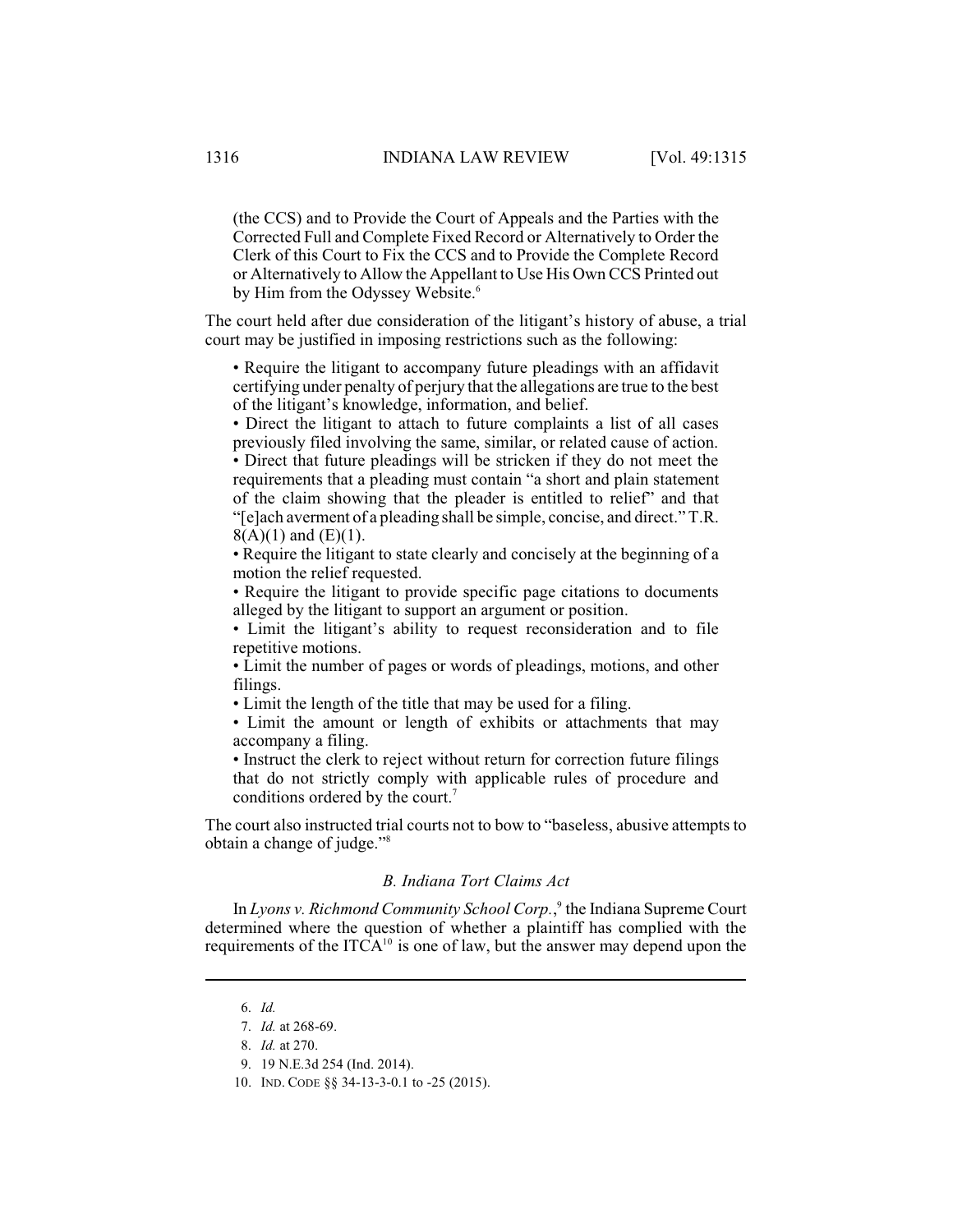resolution of disputed facts, the issue should be handled by a carefully drafted jury instruction.

Megan, a severely disabled high school student, had difficulty eating and sometimes failed to chew her food sufficiently or took too many bites before swallowing.<sup>11</sup> As a result, staff members at her high school were tasked to monitor Megan while she ate and prompt her to slow down when necessary.<sup>12</sup> One day, Megan choked while eating a sandwich in the high school cafeteria after the monitor failed to cut Megan's sandwich into small pieces, as per the plan.<sup>13</sup> Several staff members pounded on Megan's back, but no one attempted the Heimlich maneuver or CPR, nor did anyone call 911 immediately.<sup>14</sup> Three or four minutes after Megan began to choke, someone finally contacted the nurse's station.<sup>15</sup> Assuming the call was for a minor problem, the nurse did not arrive until ten minutes after receiving the call.<sup>16</sup> She removed food from Megan's mouth but was unable to clear Megan's airway.<sup>17</sup> Only then was 911 called.<sup>18</sup> Emergency responders arrived three minutes later and restored Megan's airway before taking her to the hospital, where she died on January 10, 2009.<sup>19</sup>

School officials told Megan's mother Megan had been without oxygen for only "a very short period of time."<sup>20</sup> Also, the school's assistant principal continually put off meetings with Megan's mother, who persisted in attempting to meet with him and discuss what happened.<sup>21</sup> On October 1, 2009, a cafeteria worker contacted Megan's father and informed him that "things were not done properly" during the emergency.<sup>22</sup> On January 11, 2010, the Lyonses filed a Notice of Tort claim.<sup>23</sup> Six months later, they filed a complaint against the school and individual employees of the school involved in the incident. $24$ 

The defendants moved for summary judgment on grounds the Lyonses failed to comply with the notice provisions of the ITCA, and the trial court granted that motion.<sup>25</sup> The supreme court reversed, holding the question of whether the Lyonses complied with the requirements of the ITCA is one of law, but the answer may depend upon the resolution of disputed facts.<sup>26</sup> The court further held

- 14. *Id.*
- 15. *Id.*
- 16. *Id.* at 257-58.
- 17. *Id.* at 258.
- 18. *Id.*
- 19. *Id.*
- 20. *Id.*
- 21. *Id.*
- 22. *Id.*
- 23. *Id.*
- 24. *Id.*

26. *Id.* at 262.

<sup>11.</sup> *Lyons*, 19 N.E.3d at 262.

<sup>12.</sup> *Id.* at 257.

<sup>13.</sup> *Id.*

<sup>25.</sup> *Id.* at 258-59.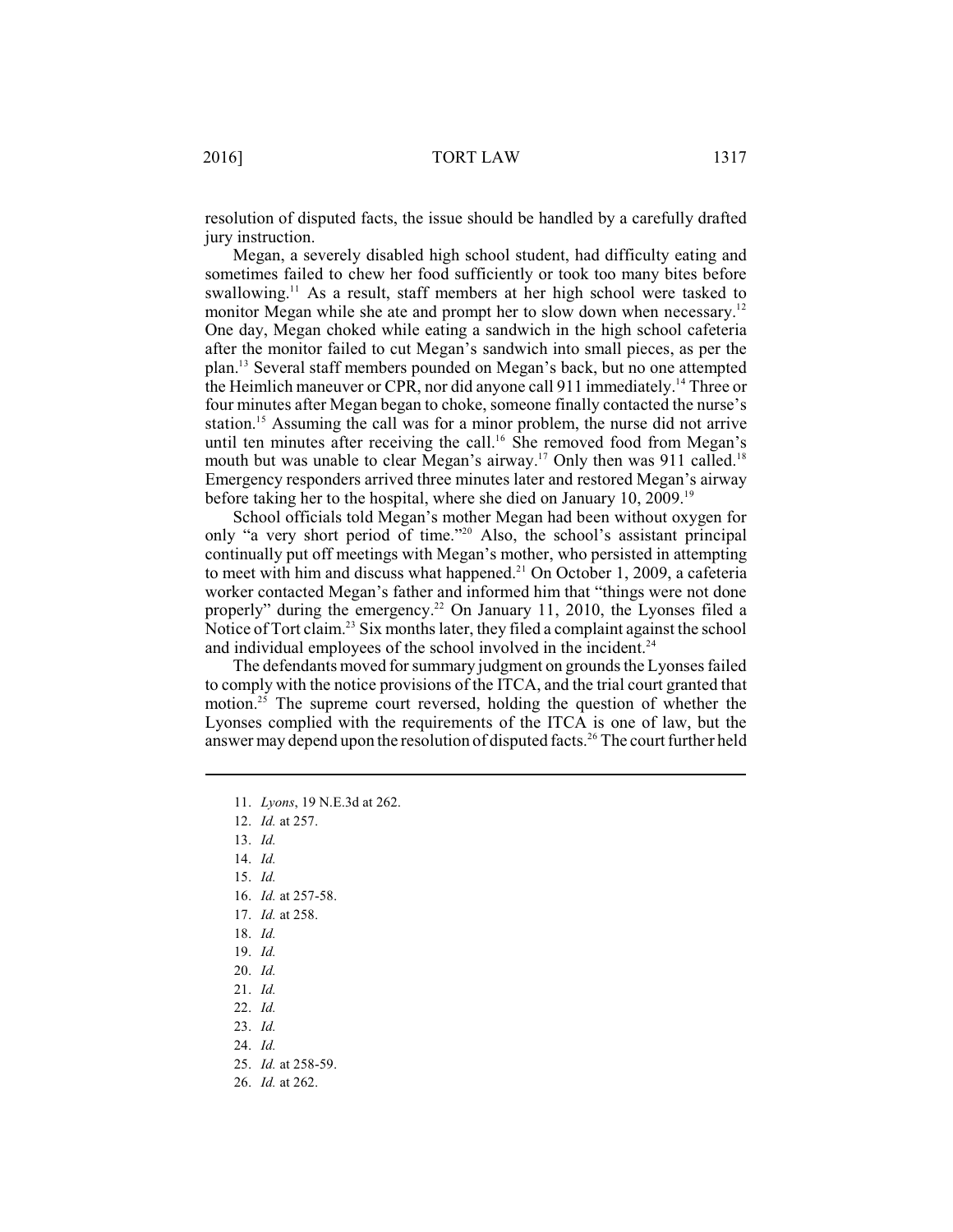mixed questions of law and fact are best handled through carefully drafted jury instructions addressing the relevant considerations.<sup>27</sup>

## *C. Commencement of an Action*

In *Smith, Harris, & Carter v. Haggard*,<sup>28</sup> the Indiana Court of Appeals held under the bright-line rule established by the Indiana Supreme Court in *Boostrom v. Bach*<sup>29</sup> a plaintiff must submit all three requisites for the commencement of an action (i.e., a complaint, a filing fee, and a summons) before the statute of limitations expires; the filing of only two of the three prior to the expiration of the limitations period will not suffice. $30$ 

On November 3, 2011, the three individual plaintiffs were passengers in a vehicle being driven by the defendant when the vehicle was involved in an accident.<sup>31</sup> The plaintiffs were injured and their attorney prepared three separate complaints on their behalf against the defendant.<sup>32</sup> On November 2, 2013, the attorney mailed the three complaints to the appropriate county clerk via certified mail, enclosing the filing fees in the mailing, but not the attorney's appearances and summonses.<sup>33</sup> On November 6, 2013, the attorney faxed appearances and summonses for the all three cases. $34$  The defendant moved to dismiss all three complaints upon grounds they were filed after the two-year statute of limitations had expired.<sup>35</sup> The plaintiffs argued they had substantially complied with Rule 3 of the Indiana Rules of Trial Procedure and the defendant could not establish prejudice resulting from the fact the summonses were filed four days after the complaints.<sup>36</sup> The trial court granted the motion for summary judgment, and the court of appeals affirmed, concluding because the summonses were filed two days after the statute of limitations expired, they failed to meet the requirements under Trial Rule 3 for timely commencement of their causes of action.<sup>37</sup>

#### *D. Medical Malpractice Act and Third Parties*

The Indiana Court of Appeals held in *Preferred Professional Ins. Co. v.*  $West^{38}$  that the Medical Malpractice Act ("MMA")<sup>39</sup> was not intended to cover claims by third parties having absolutely no relationship to the patient or medical

- 32. *Id.*
- 33. *Id.*
- 34. *Id.*
- 35. *Id.*
- 36. *Id.*
- 37. *Id.* at 803.
- 38. 23 N.E.3d 716 (Ind. Ct. App. 2014), *trans. denied*, 29 N.E.3d 1273 (Ind. 2015).
- 39. IND. CODE §§ 34-18-1-1 to -18-2 (2014).

<sup>27.</sup> *Id.*

<sup>28.</sup> 22 N.E.3d 801 (Ind. Ct. App. 2014).

<sup>29.</sup> 622 N.E.2d 175 (Ind. 1993).

<sup>30.</sup> *Haggard*, 22 N.E.3d at 804.

<sup>31.</sup> *Id.* at 802.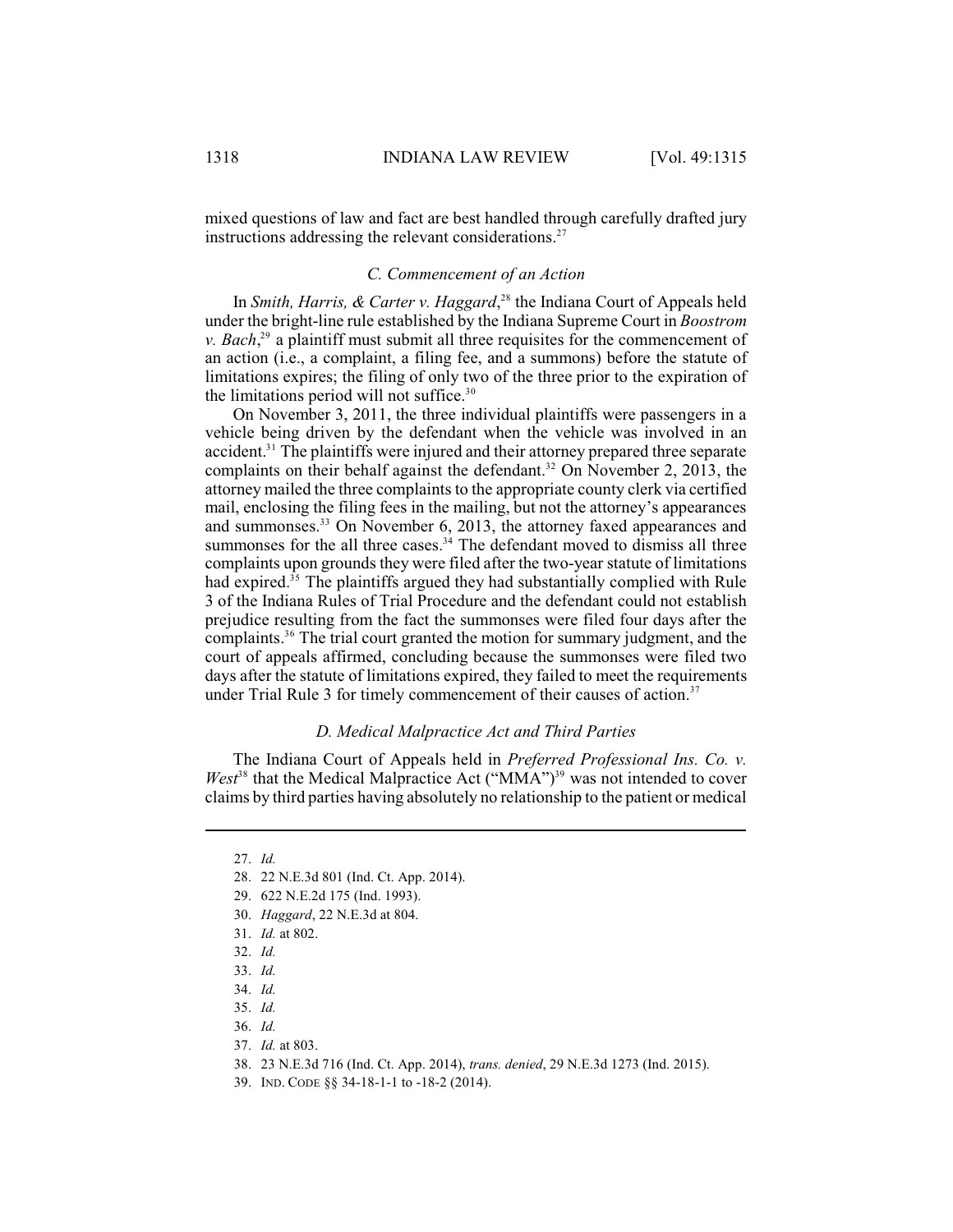provider. 40

In *West*, a woman was injured in a workplace accident when her coworker, while operating heavymachinery, hit the cherry-picker truck in which the woman was riding, causing her to fall twenty-nine feet and sustain catastrophic and permanent injuries.<sup>41</sup> The woman and her husband filed a complaint for declaratory judgment against two insurance companies, the Indiana Department of Insurance, and the Patient's Compensation Fund, seeking a declaration that the MMA did not apply to their claims of negligence, which the woman and her husband were pursuing against the coworker's health care providers.<sup>42</sup> The allegations of negligence against the health care providers centered upon the fact the providers had prescribed a narcotic pain reliever and allegedly failed to warn the coworker he should not operate heavy equipment, and had cleared him for work.<sup>43</sup>

The trial court granted the motion for summary judgment, determining the plaintiffs' claims asserted common-law negligence and not medical malpractice.<sup>44</sup> The court of appeals affirmed, holding the MMA does not cover claims by a third-party who was not a part of the patient-provider relationship at issue. 45

# *E. Relation Back and Unknown Parties*

In *Miller v. Danz*<sup>46</sup> the Indiana Supreme Court held the trial rule limiting when a pleading amendment relates back to the original pleading does not supersede the trial rule allowing an unknown party's true name to be inserted into a pleading by amendment at any time. Thus, the court held the "John Doe" defendant in the original defamation complaint was not an "unknown defendant," such as would allow the plaintiff to amend original complaint to insert true name of defendant at any time.<sup>47</sup>

The facts were that Jeffrey M. Miller, former president and CEO of Junior Achievement of Central Indiana, filed multiple amended complaints alleging, among other things, several individuals and organizations defamed him.<sup>48</sup> Miller's Fourth Amended Complaint added "JOHN DOE # 8, a partner, employee or agent of Ice Miller, LLP" as a defendant.<sup>49</sup> Miller asked to file his Fifth Amended Complaint to substitute Kristine Danz as a substitute for "John Doe  $\# 8$ ," claiming the identity of Danz as John Doe  $\# 8$  was only recently

- 42. *Id.* at 719.
- 43. *Id.*
- 44. *Id.* at 724.
- 45. *Id.* at 732.
- 46. 36 N.E.3d 455 (Ind. 2015).
- 47. *Id.* at 458.
- 48. *Id.* at 456.
- 49. *Id.*

<sup>40.</sup> *West*, 23 N.E.3d at 730.

<sup>41.</sup> *Id.* at 718.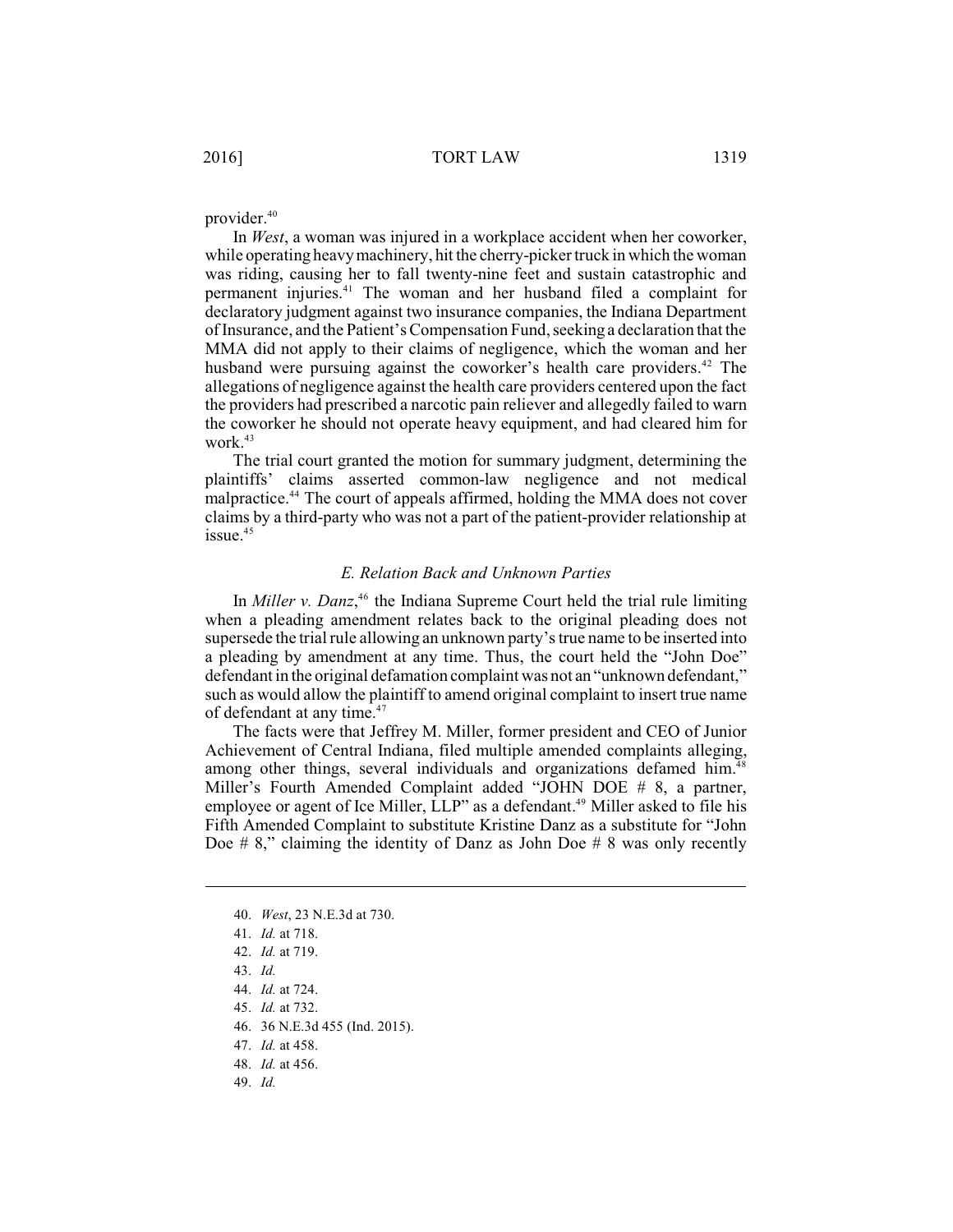discovered during a deposition.<sup>50</sup>

Danz moved for summary judgment on grounds Miller's attempt to add her as a named party was barred by the two-year statute of limitations.<sup>51</sup> The trial court granted Danz's motion.<sup>52</sup> The supreme court affirmed.<sup>53</sup>

Indiana Trial Rule 17(F) provides: "When the name or existence of a person is unknown, he may be named as an unknown party, and when his true name is discovered his name may be inserted by amendment at any time."<sup>54</sup> Indiana Trial Rule 15(C), which governs the amendment of pleadings, states:

Whenever the claim or defense asserted in the amended pleading arose out of the conduct, transaction, or occurrence set forth or attempted to be set forth in the original pleading, the amendment relates back to the date of the original pleading. An amendment changing the party against whom a claim is asserted relates back if the foregoing provision is satisfied and, within one hundred and twenty (120) days of commencement of the action, the party to be brought in by amendment: . . . (2) knew or should have known that but for a mistake concerning the identity of the proper party, the action would have been brought against him. $55$ 

Miller argued Trial Rule 17(F) allows the true name of a John Doe to be "inserted by amendment at any time,"<sup>56</sup> and his lack of knowledge of Danz's identity qualified as a "mistake" for purposes of relation back under Trial Rule  $15(C)$ .<sup>57</sup> The supreme court determined lack of knowledge of a defendant's identity is not the same as a "mistake" under  $T.R.15(C)$ <sup>58</sup>

Both parties argued in part that Trial Rule 17(F) is limited by Trial Rule  $15(C)$ .<sup>59</sup> The supreme court disagreed, concluding Trial Rule 15(C) does not supersede Trial Rule 17(F), nor does it apply to the "John Doe" situation before the court.<sup>60</sup> Trial Rule 15(C) requires the individual be brought in by amendment if a party "knew or should have known that but for a mistake concerning the identity of the proper party, the action would have been brought against him."<sup>61</sup> In contrast, by its own terms, Trial Rule 17 applies where "the name or existence of a person is unknown."<sup>62</sup> "Adding a new party because there has been a mistake

- 50. *Id.*
- 51. *Id.*
- 52. *Id.*
- 53. *Id.* at 459.
- 54. *Id.* at 457.
- 55. *Id.*
- 56. *Id.*
- 57. *Id.*
- 58. *Id.* at 458.
- 59. *Id.*
- 60. *Id.*
- 61. *Id.*
- 62. *Id.*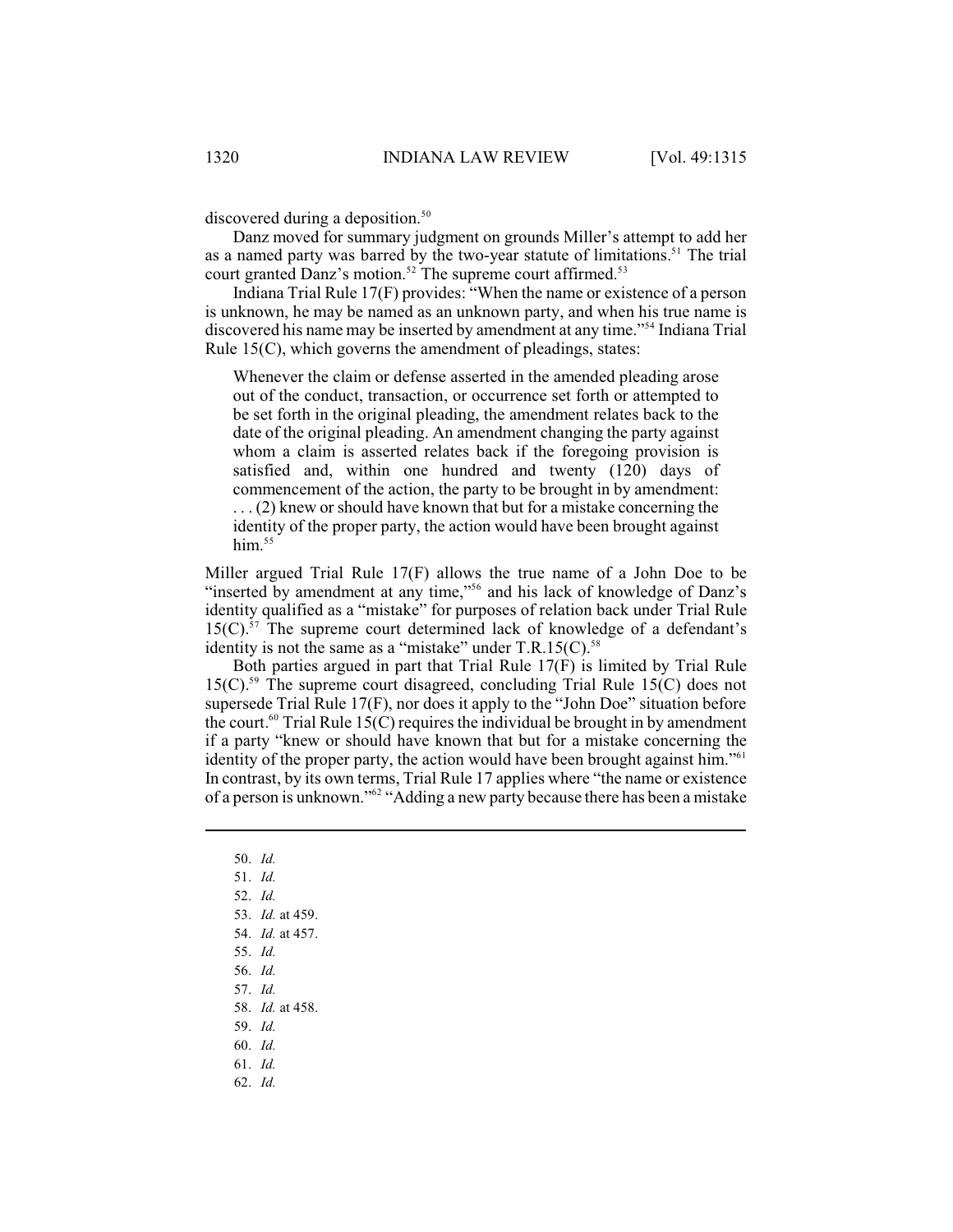concerning the identity of the proper defendant, i.e.[,] a misnomer, is not akin to inserting a name for a previously unknown 'John Doe' defendant."<sup>63</sup> Because there was no "mistake," Trial Rule 15(C) had no application in this case.<sup>64</sup> The court agreed the plain language of Trial Rule 17(F) permits amendment to insert the name of a previously unknown defendant "at any time"—without any limitation.<sup>65</sup> But Miller knew of Danz's existence and probable identity before he initiated the action.<sup>66</sup> Neither her existence nor her identity were "unknown" to Miller, as required by Trial Rule 17(F), therefore Miller could not insert her name "at any time."<sup>67</sup>

#### II. NEGLIGENCE

#### *A. Tenant Liability to Landlord's Insurer*

In *LBM* Realty, *LLC* v. *Mannia*,<sup> $68$ </sup> the court of appeals held a tenant's liability to the landlord's insurer for damage-causing negligence depends on the reasonable expectations of the parties to the lease, as ascertained from the lease as a whole and any other admissible evidence, and determined on a case-by-case basis. 69

Following a fire in an apartment building, the landlord's insurer filed an insurance subrogation action in the landlord's name against the tenant.<sup>70</sup> The tenant filed for summary judgment, asking the trial court to adopt a nosubrogation rule, citing in support Sutton v. Jondahl,<sup>71</sup> and its progeny.<sup>72</sup> The trial court granted summary judgment in favor of the tenant and the landlord appealed.<sup>73</sup> The court of appeals concluded although the case-by-case approach might provide less predictability than either of the pro-or no-subrogation approaches, it nevertheless best effectuated the intent of the parties by simply enforcing the terms of their lease.<sup>74</sup> The court held in determining the expectations of the parties as reflected in the lease, courts should look for evidence indicating which party agreed to bear the risk of loss for a particular type of damage.<sup>75</sup>

- 68. 19 N.E.3d 379 (Ind. Ct. App. 2014).
- 69. *Id.* at 393-94.
- 70. *Id.* at 381.
- 71. 532 P.2d 478 (Okla. Ct. App. 1975).
- 72. *Mannia*, 19 N.E.3d at 381.
- 73. *Id.*
- 74. *Id.* at 394.
- 75. *Id.* at 396.

<sup>63.</sup> *Id.*

<sup>64.</sup> *Id.*

<sup>65.</sup> *Id.*

<sup>66.</sup> *Id.*

<sup>67.</sup> *Id.*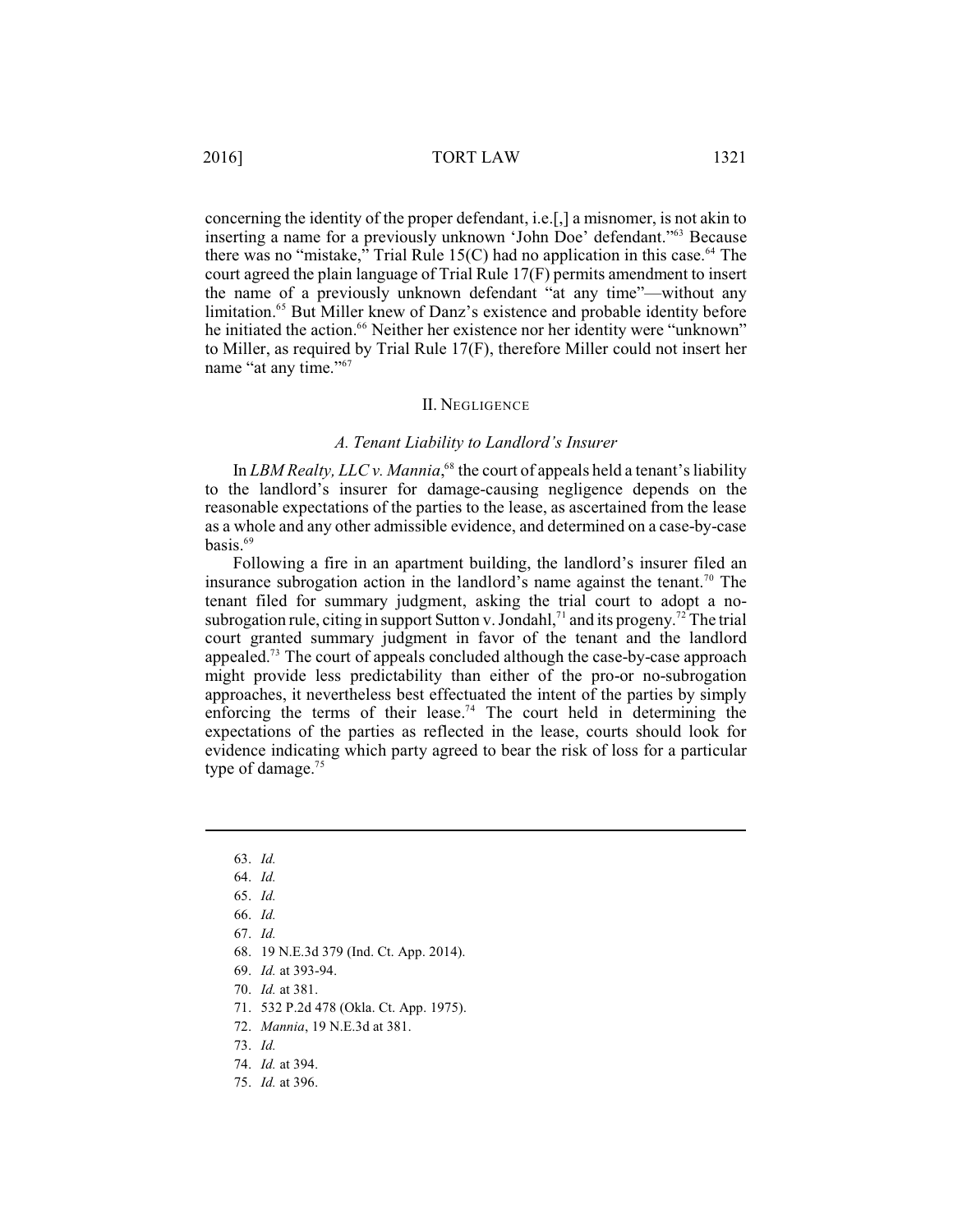## *B. Volunteer Doctrine*

In *Hunckler v. Air Source-1, Inc.*,<sup>76</sup> the court of appeals held the volunteer doctrine—concerning the duty of care owed to a person who voluntarily undertakes an activity and is injured in the course thereof—no longer applies in Indiana; instead, ordinary negligence principles will be applied to determine whether the elements of a negligence action exist.<sup>77</sup>

The plaintiff in *Hunckler* was injured while helping a deliveryman move a new furnace down a flight of stairs at the home in which the plaintiff lived.<sup>78</sup> He sued the deliveryman and the furnace company for which the deliveryman worked.<sup> $79$ </sup> The defendants moved for summary judgment, arguing the plaintiff at the time was a volunteer and that pursuant to the volunteer doctrine, a volunteer cannot recover unless there is proof of willful injury.<sup>80</sup> The trial court granted summary judgment and the plaintiff appealed.<sup>81</sup> The court of appeals reversed, explicitly abandoning the volunteer doctrine and holding that henceforth, Indiana will return this area of law to traditional agency and tort principles.<sup>82</sup>

## *C. Seatbelt Evidence*

The court of appeals held in *City of Fort Wayne v. Parrish*<sup>83</sup> evidence that a motorist was not wearing a seatbelt was not admissible to prove she was guilty of contributory negligence. 84

Parrish was involved in an automobile accident with a Fort Wayne police officer.<sup>85</sup> The trial court granted her motion to exclude evidence she was not wearing a seatbelt.<sup>86</sup> The City wanted to admit the evidence to show she was guilty of contributory negligence for her injuries.<sup>87</sup> It claimed Parrish was negligent per se for violating the Seatbelt Act.<sup>88</sup> Her tort claim against the City was subject to the common law principle of contributory negligence because Indiana's Comparative Fault Act does not apply to such entities.<sup>8</sup>

At the time of the collision, the Seatbelt Act required each front-seat occupant (Parrish was one) to have a safety belt properly fastened across the

89. *Id.* at 277.

<sup>76.</sup> 26 N.E.3d 65 (Ind. Ct. App.), *trans. denied*, 30 N.E.3d 1229 (Ind. 2015).

<sup>77.</sup> *Id.* at 68.

<sup>78.</sup> *Id.* at 66.

<sup>79.</sup> *Id.* at 67.

<sup>80.</sup> *Id.*

<sup>81.</sup> *Id.*

<sup>82.</sup> *Id.* at 68.

<sup>83.</sup> 32 N.E.3d 275 (Ind. Ct. App.), *trans. denied*, 37 N.E.3d 960 (Ind. 2015).

<sup>84.</sup> *Id.* at 280.

<sup>85.</sup> *Id.* at 276.

<sup>86.</sup> *Id.* at 277.

<sup>87.</sup> *Id.*

<sup>88.</sup> *Id.* at 276-77.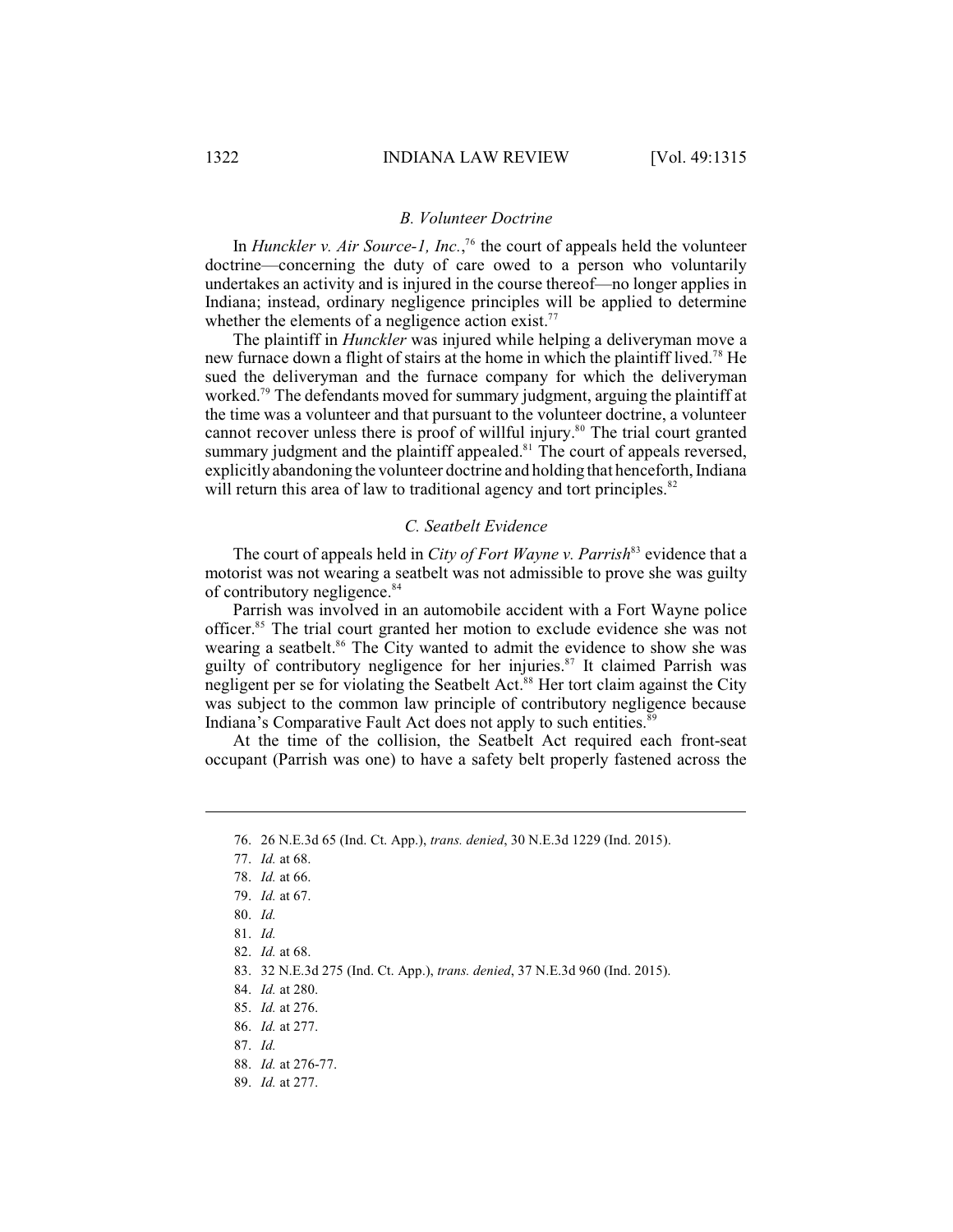2016] TORT LAW 1323

occupant's body at all times when the vehicle is in forward motion.<sup>90</sup> But it also provided failure to comply was not fault under the Indiana Comparative Fault Act and does not limit the liability of an insurer.<sup>91</sup> Nor could evidence of the failure to comply be admitted in a civil action to mitigate damages.<sup>92</sup> The statute did not address common-law contributory negligence.<sup>93</sup>

The *Parrish* court followed dictum from *Hopper v. Carey*,<sup>94</sup> which held the Seatbelt Act did not apply in that case because the vehicle involved in the accident was not a "passenger motor vehicle" as defined in the Act.<sup>95</sup> The *Hopper* court noted the Seatbelt Act could not be used to determine comparative fault, and the Indiana Supreme Court had held before there was a Seatbelt Act that no common-law duty to wear a seatbelt would be recognized absent "a clear mandate from the legislature."<sup>96</sup> The *Parrish* court noted the Seatbelt Act did not expressly establish its provisions could be used to establish fault outside of the Comparative Fault Act, so "there has not been a clear mandate from the legislature stating that seatbelt usage may be used to prove fault under the common law."<sup>97</sup> Ultimately, the court concluded the legislature has not altered the common law in this respect.<sup>98</sup> Parrish's failure to use her seatbelt could not be used to prove her contributory negligence.<sup>99</sup>

#### III. AGENCY

### *A. Personal Use of Medical Records*

In *Walgreen Co. v. Hinchy*,<sup>100</sup> the court of appeals determined a pharmacy was liable for its pharmacist's act of reviewing the medical records of a customer for the pharmacist's personal use.<sup>101</sup>

A pharmacist involved in a relationship with a man viewed the prescription records of a customer who had previously been involved in a relationship with the same man, and who had become pregnant as a result.<sup>102</sup> The pharmacist learned from the records the customer had not filled her birth control prescriptions during the relevant months.<sup>103</sup> The pharmacist sent emails to the

<sup>90.</sup> *Id.* at 278 (citing IND. CODE § 9-19-10-2 (2005)).

<sup>91.</sup> *Id.* (citing IND. CODE § 9-19-10-7).

<sup>92.</sup> *Id.* (citing IND. CODE § 9-19-10-7).

<sup>93.</sup> *See id.*

<sup>94.</sup> 716 N.E.2d 566, 570 (Ind. Ct. App. 1999).

<sup>95.</sup> *Parrish*, 32 N.E.3d at 279 (citing *Hopper*, 716 N.E.2d at 574).

<sup>96.</sup> *Id.* (quoting *Hopper*, 716 N.E.2d at 574-75).

<sup>97.</sup> *Id.* at 280.

<sup>98.</sup> *Id.*

<sup>99.</sup> *Id.* 

<sup>100.</sup> 21 N.E.3d 99 (Ind. Ct. App. 2014), *trans. denied*, 29 N.E.3d 1274 (Ind. 2015).

<sup>101.</sup> *Id.* at 110.

<sup>102.</sup> *Id.* at 104.

<sup>103.</sup> *Id.*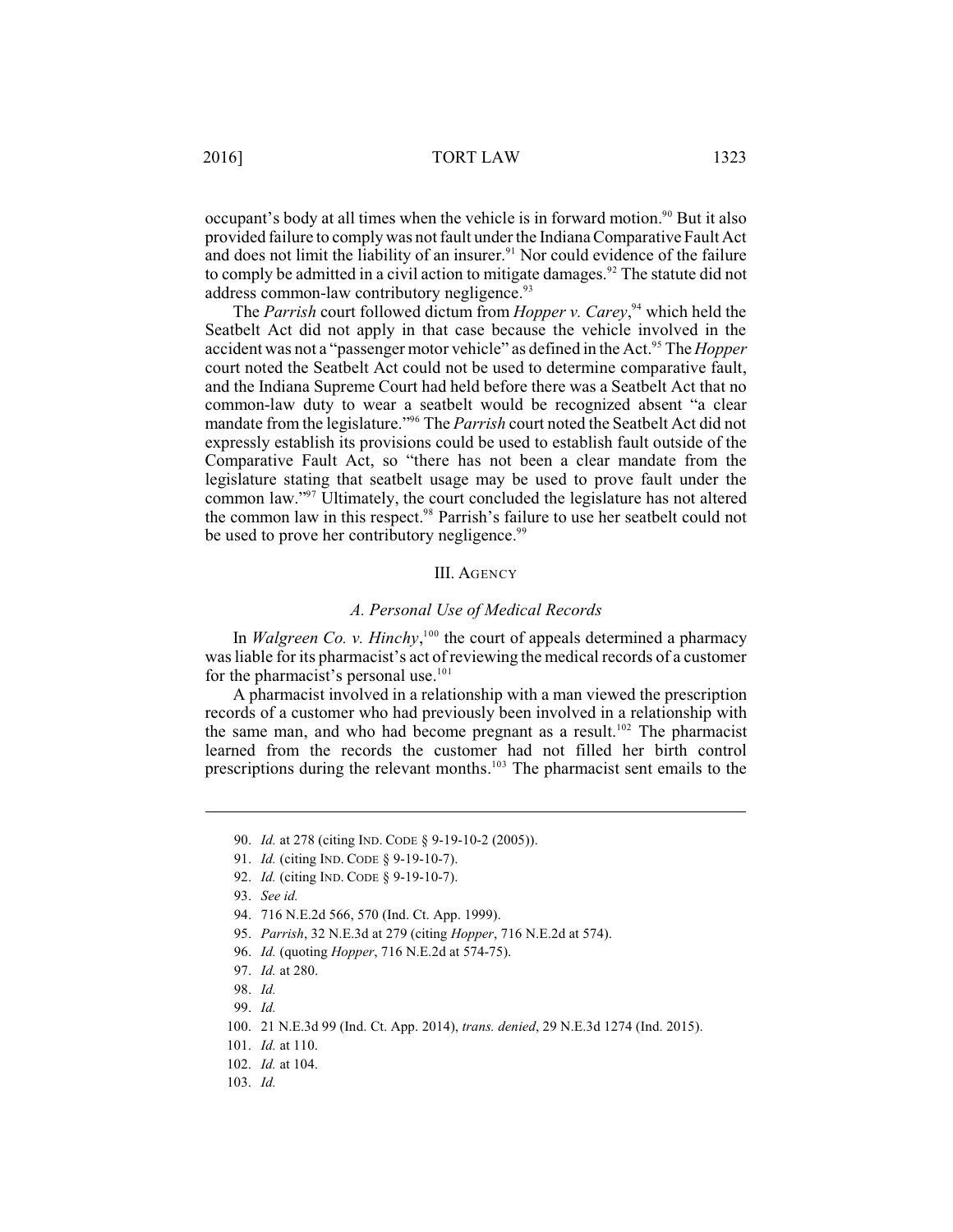customer chiding her for failing to take the birth control pills, accusing her of lying to her (the pharmacist) about the matter, and admonishing the customer she "really should think about that FACT before you call me another name."<sup>104</sup> The customer responded it was illegal for the pharmacist to obtain that information about the customer under those circumstances.<sup>105</sup> The pharmacist countered it was indeed legal for her, as a pharmacist, to obtain such information.<sup>106</sup> Ultimately, the customer sued the pharmacist and Walgreen claiming negligence/professional malpractice, invasion of privacy/public disclosure of private facts, and invasion of privacy/intrusion.<sup>107</sup> The jury found in favor of the customer, awarding \$1.8 million in damages, and Walgreen appealed.<sup>108</sup>

The court of appeals affirmed, holding where liability is based upon the actions of an employee that were of the same general nature as those authorized by the employer, or incidental to the authorized actions, then the question of whether the employee was acting within the scope of employment (and thus not liable) is properly determined by a jury rather than by the court as a matter of  $law.<sup>109</sup>$ 

### *B. Employer Liability*

In *Rodriguez v. U.S. Steel Corp.*,<sup>110</sup> the court of appeals held a company did not have a duty to the plaintiff when its employee fell asleep driving on his way home after his shift had ended, crashing his car into the plaintiff.<sup>111</sup>

After working an eleven-hour shift, a U.S. Steel employee presumably fell asleep while driving and drove his personal car acrossthe centerline and collided head-on with the plaintiff.<sup>112</sup> The plaintiff filed a complaint against the employee and U.S. Steel, alleging against the latter that it allowed the employee to drive home after permitting him to work excessive hours on consecutive days when it knew or should have known such schedule would render the employee overly tired and unable to drive home safely.<sup>113</sup> The trial court granted U.S. Steel's motion for summary judgment and the plaintiff appealed.<sup>114</sup> The court of appeals affirmed, holding the plaintiff had no relationship with U.S. Steel and public policy counsels against the imposition of a duty on employers to monitor worker fatigue. $115$ 

<sup>104.</sup> *Id.*

<sup>105.</sup> *Id.* 

<sup>106.</sup> *Id.* at 105.

<sup>107.</sup> *Id.* 

<sup>108.</sup> *Id.* at 106.

<sup>109.</sup> *Id.* at 108.

<sup>110.</sup> 24 N.E.3d 474 (Ind. Ct. App. 2014), *trans. denied*, 29 N.E.3d 125 (Ind. 2015).

<sup>111.</sup> *Id.* at 479.

<sup>112.</sup> *Id.* at 475-76.

<sup>113.</sup> *Id.* at 476.

<sup>114.</sup> *Id.* 

<sup>115.</sup> *Id.* at 479.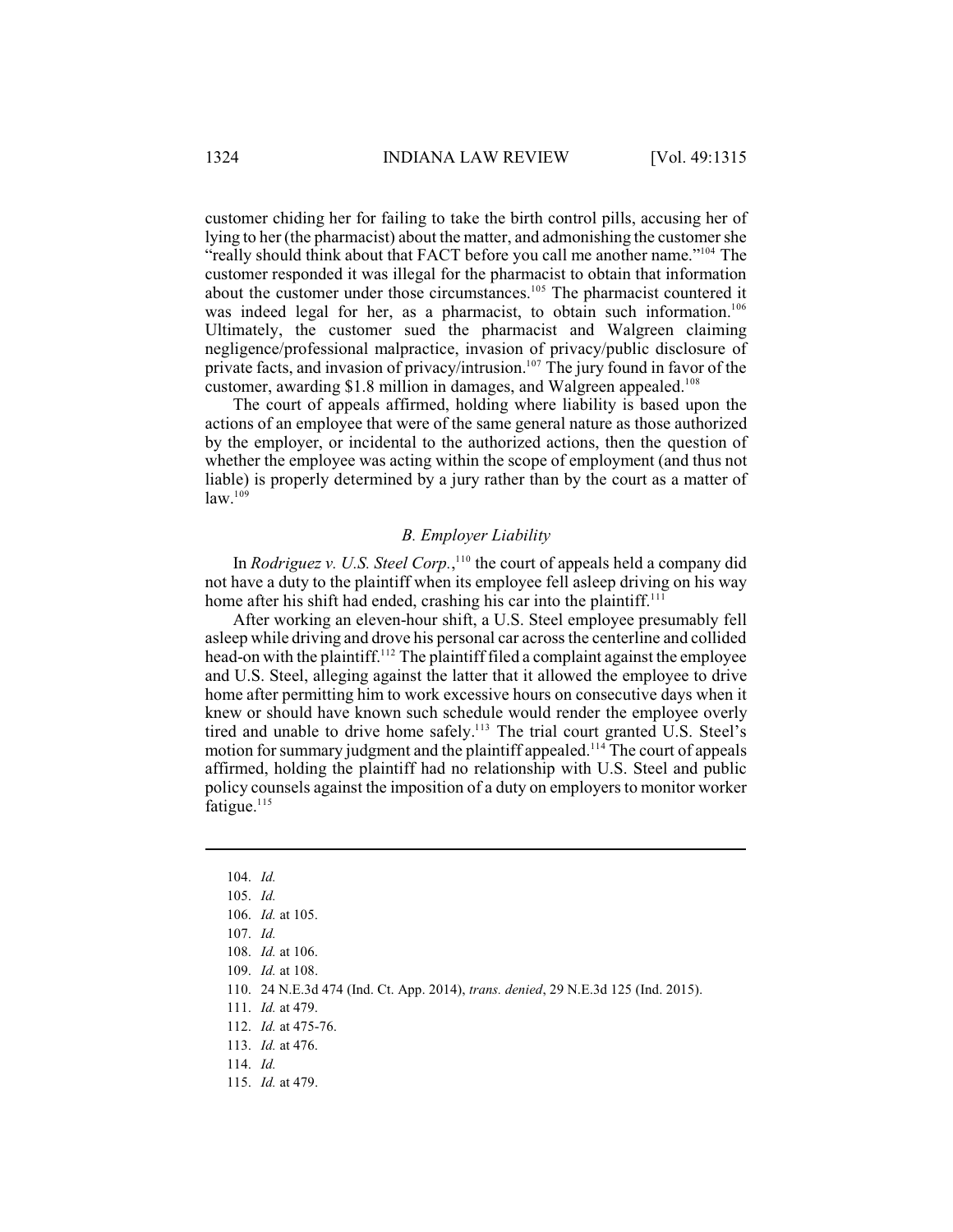In *Barnard v. Menard, Inc.*,<sup>116</sup> the Indiana Court of Appeals held as a general matter, "it is not reasonably foreseeable to a business entity that an independently contracted loss prevention officer would physically attack a customer, causing injury to that customer."<sup>117</sup>

The plaintiff in *Barnard* went to a Menard's store right after being released from a hospital following surgery.<sup>118</sup> After shopping, the plaintiff and his fiancée purchased certain items and exited the store.<sup>119</sup> As they headed for their van in the parking lot, a loss-prevention officer allegedly grabbed the plaintiff by the arm, slammed him into the van, and threw him on the ground.<sup>120</sup> The loss prevention officer then forced the plaintiff back into the store, accusing the plaintiff of stealing a hasp worth  $$1.99$ .<sup>121</sup> The plaintiff claimed he was detained in the store for an unreasonable amount of time, he was slandered, and he was injured as a result of the incident.<sup>122</sup>

The plaintiff filed a complaint for damages against Menard and Blue Line, the security company that was the employer of the loss-prevention officer involved.<sup>123</sup> Menard's filed a motion for summary judgment, contending in part that because Blue Line was an independent contractor, Menard owed no duty of care to Barnard.<sup>124</sup> The trial court granted Menard's motion and the plaintiff appealed.<sup>125</sup>

The court of appeals affirmed the trial court's grant of summary judgment in favor of Menard's on the plaintiff's claims against it.<sup>126</sup> The court first concluded Blue Line was indeed an independent contractor, and then concluded it generally is not "reasonably foreseeable to a business entity that an independently contracted loss prevention officer would physically attack a customer, causing injury." $127$  In support of this, the court noted, prior to this incident, there were no similar incidents involving a Blue Line employee and a Menard's patron.<sup>128</sup>

- 116. 25 N.E.3d 750 (Ind. Ct. App. 2015).
- 117. *Id.* at 758.
- 118. *Id.* at 752.
- 119. *Id.*
- 120. *Id.*
- 121. *Id.*
- 122. *Id.*
- 123. *Id.* at 753.
- 124. *Id.*
- 125. *Id.* at 753-54.
- 126. *Id.* at 761.
- 127. *Id.* at 758.
- 128. *Id.*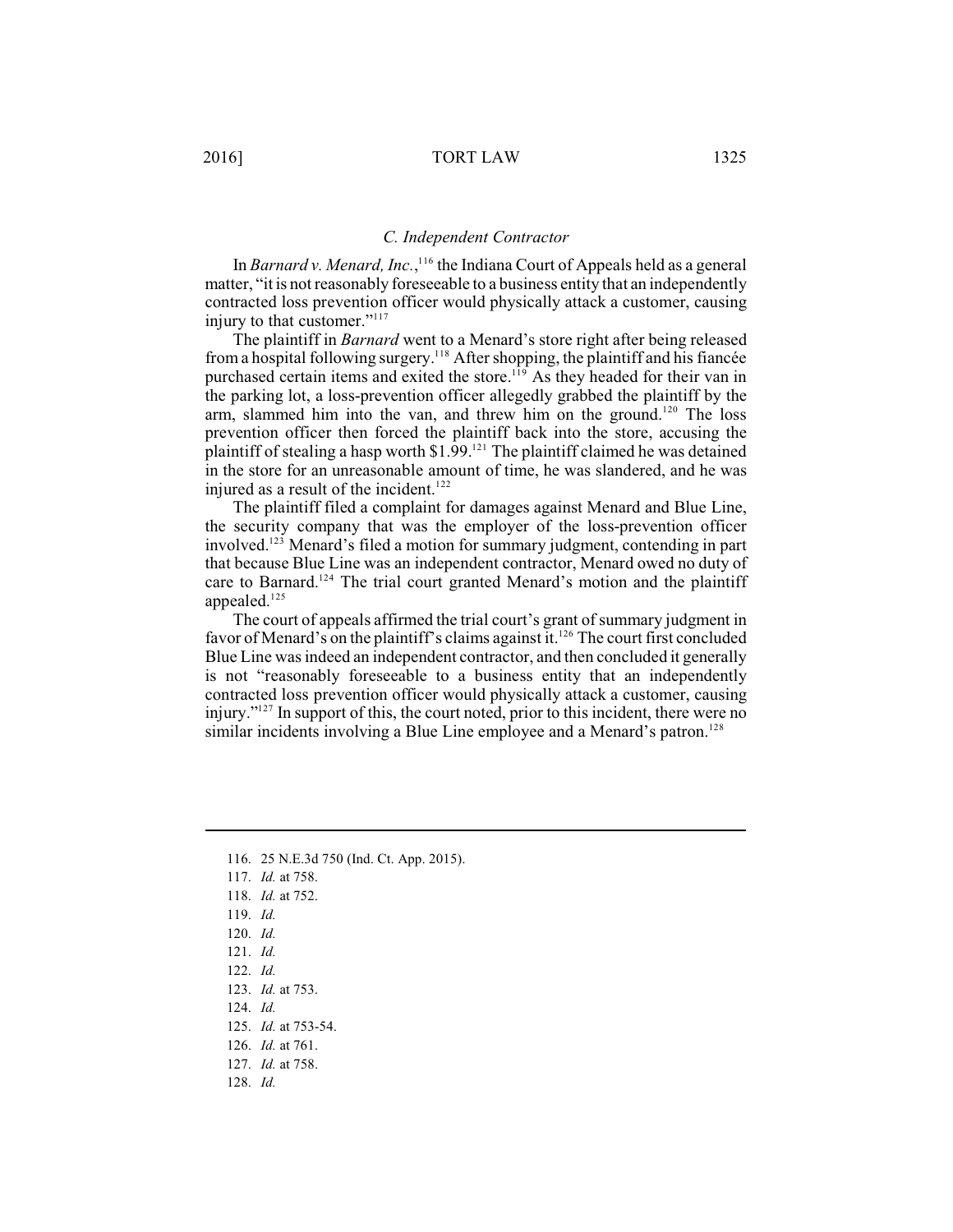### IV. SUMMARY JUDGMENT

### *A. Hughley Standard*

The Indiana Court of Appeals held in *Perry v. Anonymous Physician*  $1^{129}$  the *Hughley v. State*<sup>130</sup> summary judgment standard does not apply to the medical malpractice requirement that expert evidence be presented. $131$ 

Perry, pro se, filed a proposed medical malpractice complaint.<sup>132</sup> Defendants were granted summary judgment.<sup>133</sup>

In a medical malpractice action based on negligence, the plaintiff must establish 1) a duty on the part of the defendant in relation to the plaintiff; 2) failure on the part of defendant to conform its conduct to the requisite standard of care required by the relationship; and 3) an injury to the plaintiff resulting from that failure. 134

After "the defending parties designate the opinion of the medical review panel finding they exercised the applicable standard of care, the plaintiff must generally present expert opinion testimony to demonstrate there is a genuine issue of material fact."<sup>135</sup>

The court of appeals addressed the recent articulation of the summary judgment standard by the Indiana Supreme Court in *Hughley*.<sup>136</sup> In *Hughley*, the supreme court held "a non-movant may meet [the] obligation to raise a genuine issue of material fact and therefore defeat summary judgment [merely] by designating an affidavit—even 'a perfunctory and self-serving one'—if it 'specifically controvert[s]' the moving party's *prima facie* case."<sup>137</sup> The *Perry* court determined the *Hughley* reasoning does not apply to summary judgment motions in medical malpractice cases.<sup>138</sup>

In *Hughley*, Hughley, in his affidavit in a civil forfeiture case, denied under oath his cash or car were proceeds of or used in furtherance of drug crimes, and stated the money seized from him was "not the proceeds from criminal activity nor was it intended for a violation of any criminal statute. I did not intend to use that money for anything other [than] legal activities."<sup>139</sup> He stated his automobile "was never used to transport controlled substances and it is not the proceeds from

<sup>129.</sup> 25 N.E.3d 103 (Ind. Ct. App. 2014), *trans. denied*, 29 N.E.3d 124 (Ind. 2015), *cert. denied*, 136 S. Ct. 227 (2015).

<sup>130.</sup> 15 N.E.3d 1000 (Ind. 2014).

<sup>131.</sup> *Perry*, 25 N.E.3d at 107.

<sup>132.</sup> *Id.* at 105.

<sup>133.</sup> *Id.* 

<sup>134.</sup> *Id.* at 106.

<sup>135.</sup> *Id.* 

<sup>136.</sup> *Id.* at 106-07.

<sup>137.</sup> *Id.* at 106 (quoting Hughley v. State, 15 N.E.3d 1000, 1004 (Ind. 2014)).

<sup>138.</sup> *Id.* 

<sup>139.</sup> *Id.* at 106-07 (quoting *Hughley*, 15 N.E.3d at 1004).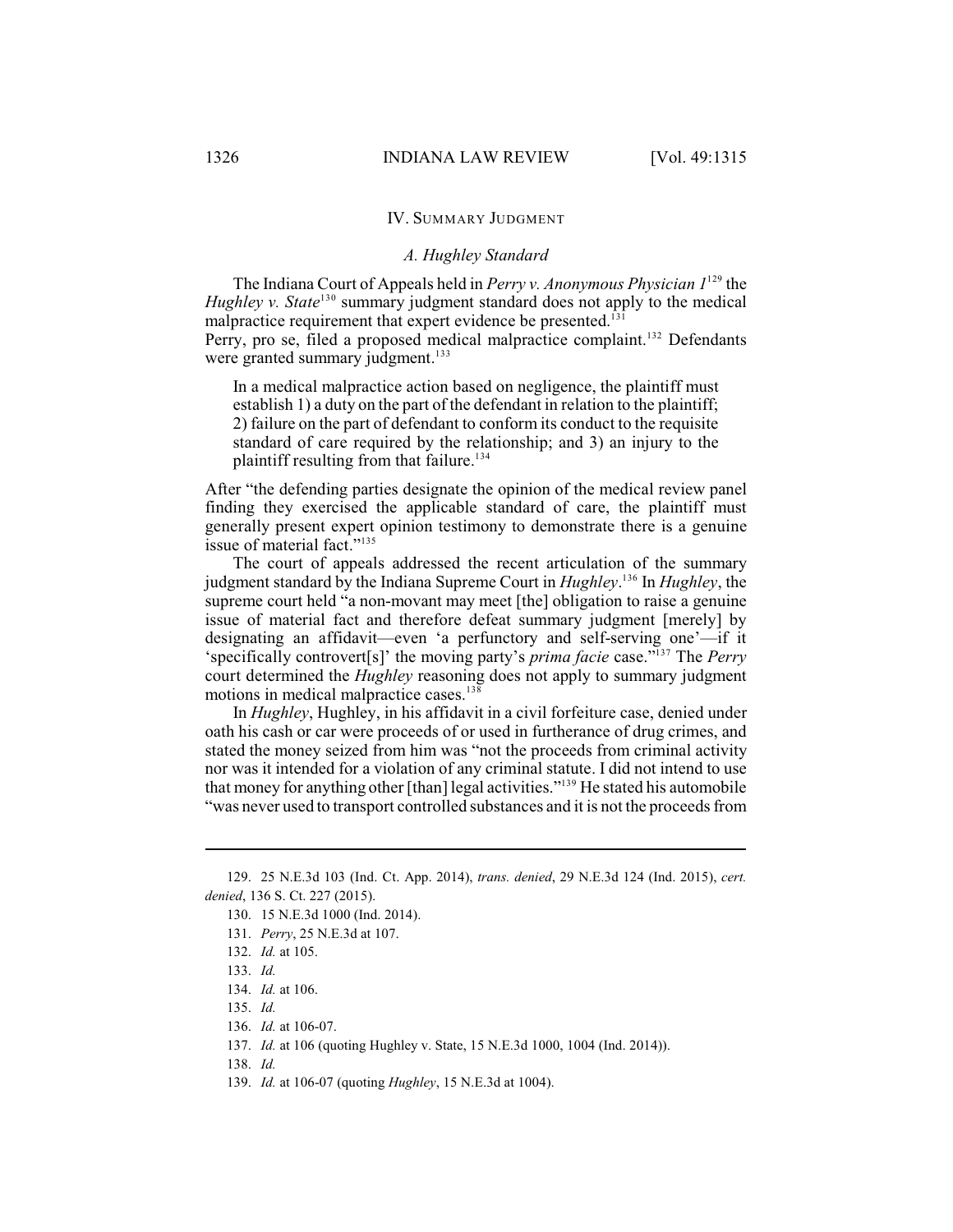any unlawful activity."<sup>140</sup> That evidence was "sufficient, though minimally so, to raise a factual issue to be resolved at trial, and thus to defeat the State's summary-judgment motion."<sup>141</sup> The *Perry* court indicated *Hughley* cannot be read to eliminate the requirement in medical malpractice cases that a plaintiff must provide expert opinion evidence to defeat summary judgment against a health care provider when the medical review panel has determined there was no breach of the duty of care or that any breach was not the cause of a plaintiff's injury.<sup>142</sup> The court explained:

In the usual negligence action the defendant's conduct is judged against what a reasonable man would do under the circumstances. But the determination in a medical malpractice case whether a physician's conduct fell below the legally prescribed standard of care involves questions of science and professional judgment that are outside the realm of the layperson. That is why, in an action for medical malpractice, whether the defendant used suitable professional skill must generally be proven by expert testimony, usually that of other physicians. We therefore do not believe a medical malpractice plaintiff may defeat summary judgment with nothing more than a "perfunctory and selfserving" affidavit that specifically controverts the moving party's *prima facie* case.<sup>143</sup>

## *B. "Confused" Testimony*

In *Stafford v. Szymanowski*,<sup>144</sup> the Indiana Supreme Court held a medical expert's affidavit was sufficient to avoid summary judgment even though the testimony was characterized as "confused," statements were couched in general terms without associating any of the healthcare providers with the claimed breaches of the standard of care, and the expert qualified some of his earlier opinions.<sup>145</sup>

In this case, Stafford brought a medical malpractice action alleging negligence in her care and treatment during pregnancy.<sup>146</sup> She received prenatal medical care from physicians at GYN, a medical clinic, and her son was stillborn.<sup>147</sup> Stafford filed a proposed complaint for medical malpractice with the Indiana Department of Insurance, alleging two doctors and GYN provided healthcare and medical treatment that did not comply with the appropriate

<sup>140.</sup> *Id.* at 107 (quoting *Hughley*, 15 N.E.3d at 1004).

<sup>141.</sup> *Id.*

<sup>142.</sup> *Id.*

<sup>143.</sup> *Id.*

<sup>144.</sup> 31 N.E.3d 959 (Ind. 2015).

<sup>145.</sup> *Id.* at 963.

<sup>146.</sup> *Id.* at 960.

<sup>147.</sup> *Id.*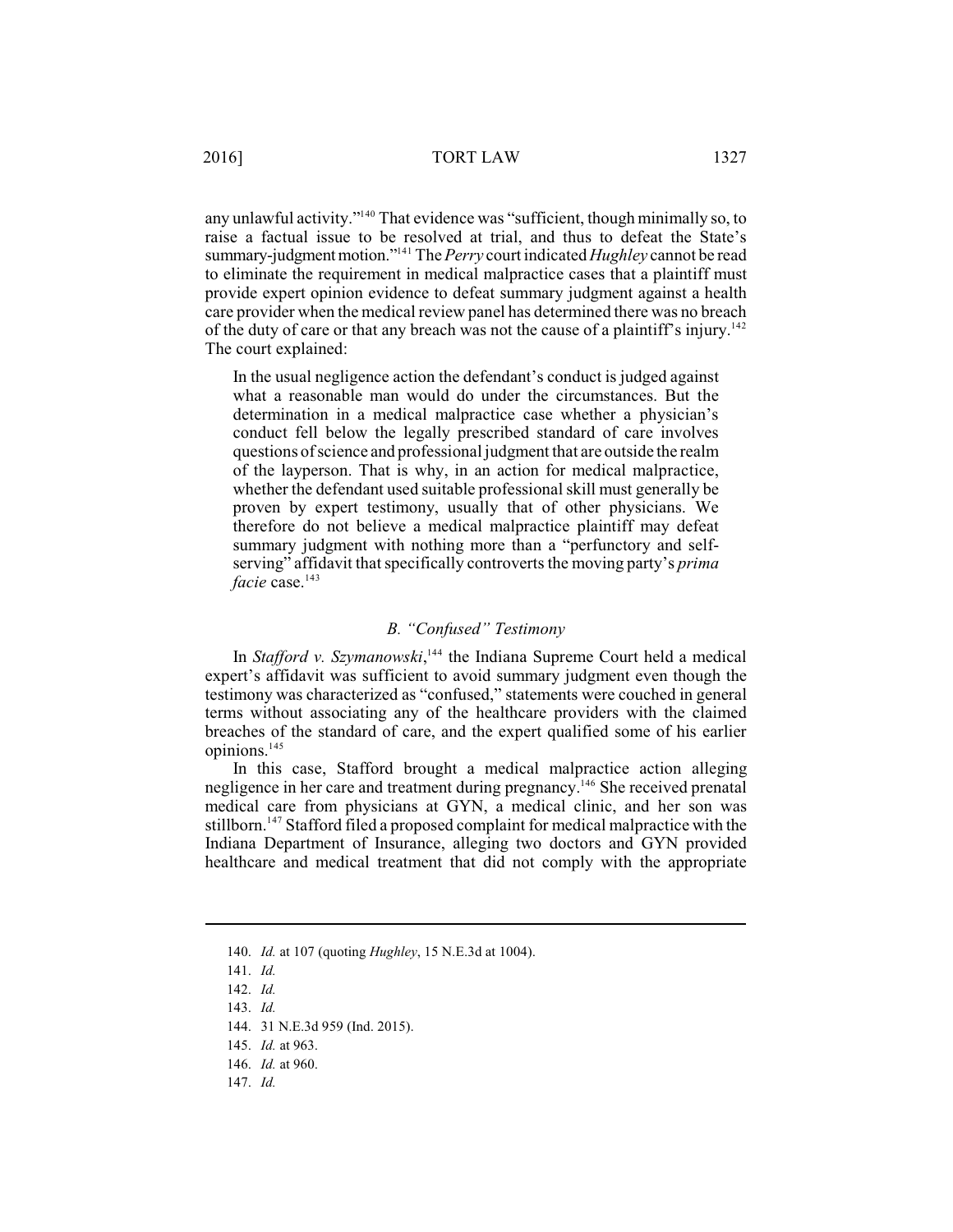standards of medical care and treatment.<sup>148</sup> A medical review panel issued its unanimous expert opinion that the evidence did not support the conclusion the healthcare providers failed to meet the applicable standard of care and their conduct was not a factor in the damages.<sup>149</sup>

Stafford filed her complaint for medical malpractice and the healthcare providers moved forsummary judgment, designating the medical review panel's opinion and asserting Stafford had not established a genuine issue of material fact with respect to whether the healthcare providers breached the standard of care and caused injury.<sup>150</sup> Stafford designated an affidavit by Dr. Brickner, who reviewed the records and materials tendered to the review panel and concluded the medical care by the doctors and GYN did not comply with appropriate medical standards of care for a number of reasons.<sup>151</sup> The trial court granted the healthcare providers' motions for summary judgment.<sup>152</sup> The supreme court reversed with respect to the doctors and affirmed with respect to GYN.<sup>153</sup>

In medical malpractice cases, "a unanimous opinion of the medical review panel that the physician did not breach the applicable standard of care is ordinarily . . . prima facie evidence negating the existence of a genuine issue of material fact and entitling the physician to summary judgment."<sup>154</sup> "[I]n such situations, the burden shifts to the plaintiff, who may rebut with expert medical testimony."<sup>155</sup>

The healthcare providers contended Dr. Brickner's affidavit did not establish a genuine issue of material fact as to the allegation against Dr. Szymanowski because the allegations in the affidavit were not directed toward any defendant in particular, but were couched in general terms without associating any of the healthcare providers with the claimed breaches of the standard of care.<sup>156</sup> They challenged Dr. Brickner's attribution of alleged breaches of the standard of care and pointed out instances where Dr. Brickner qualified his earlier opinions.<sup>157</sup>

The court found the affidavit sufficient to present an issue of fact as to the doctors.<sup>158</sup> Although the record was less conclusive on which physician personally performed the disputed biophysical, reasonable inferences from Dr. Brickner's deposition suggested Dr. Szymanowski was the admitting physician in charge of supervising Stafford's care that day.<sup>159</sup> There was equivocation only

- 148. *Id.*
- 149. *Id.*
- 150. *Id.*
- 151. *Id.* at 961.
- 152. *Id.*
- 153. *Id.* at 964.
- 154. *Id.* at 961.
- 155. *Id.*
- 156. *Id.* at 962.
- 157. *Id.*
- 158. *Id.*
- 159. *Id.*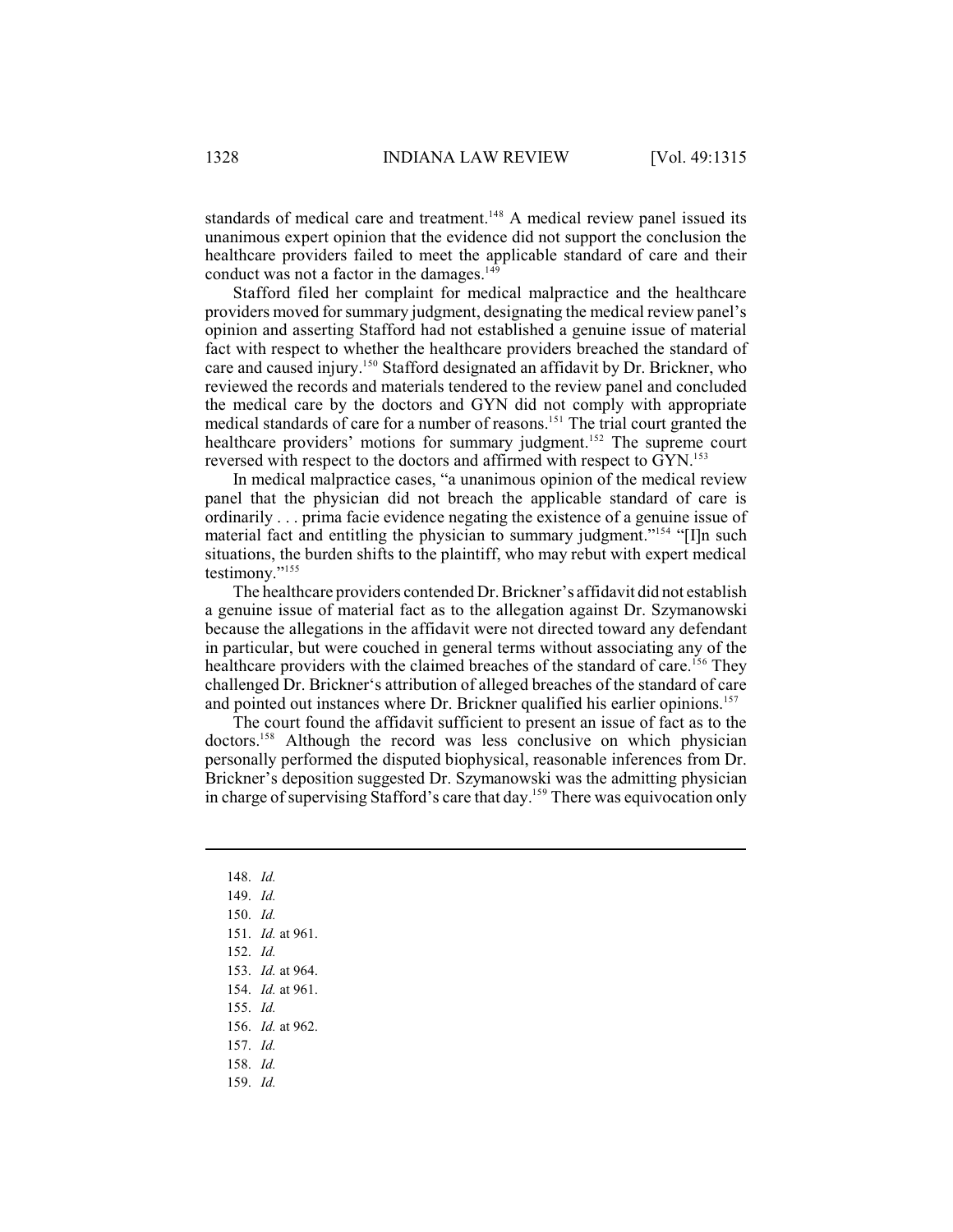about whether Dr. Szymanowski personally performed certain procedures.<sup>160</sup>

The healthcare providers pointed to instances where Dr. Brickner qualified earlier statements, but the court indicated that "[a]s long as competent evidence has been designated in response to a summary judgment motion, . . . 'weighing the evidence—no matter how decisively the scales may seem to tip—is a matter for trial, not summary judgment."<sup>161</sup> The defendants argued, "Dr. Brickner's own confused testimony cannot create a genuine issue of material fact," asserting that "[a] witness cannot create a genuine issue of material fact by providing his own contradictory testimony."<sup>162</sup> But the court noted the alleged contradictory testimony was from Dr. Brickner, not from the plaintiff, as the non-moving party seeking to create an issue of fact.<sup>163</sup>

Interestingly, with respect to GYN's vicarious liability, the court found Stafford's designated evidence insufficient to establish a genuine issue of fact regarding an agency relationship between GYN and either doctor.<sup>164</sup> "Unsworn statements and unverified exhibits do not qualify as proper [Indiana Trial] Rule 56 evidence,"<sup>165</sup> and some of Stafford's exhibits were struck as "unsworn, uncertified, and unauthenticated," which was a decision that was not appealed.<sup>166</sup> None of her other evidence supported the existence of an agency relationship.<sup>167</sup>

After *Hughley* and in light of *Stafford*, one might conclude that summary judgment would be a rarity. But in the following case, the court of appeals upheld summary judgment on evidence seemingly no less compelling than that in *Stafford*.

### *C. Avoiding Summary Judgment*

The court held in *Whitlock v. Steel Dynamics, Inc.*<sup>168</sup> that to avoid summary judgment, evidence must give details "sufficient to support the conclusory statements."<sup>169</sup>

While working for Steel Dynamics, Whitlock was injured when a crane hit him in the face.<sup> $170$ </sup> He filed a lawsuit eight days after the limitations period expired and claimed he was mentally incompetent when the cause of action accrued.<sup>171</sup> Indiana Code section 34-11-6-1 provides that "[a] person who is under legal disabilities when the cause of action accrues may bring the action within

<sup>160.</sup> *Id.*

<sup>161.</sup> *Id.* at 963 (quoting Hughley v. State, 15 N.E.3d 1000, 1005-06 (Ind. 2014)).

<sup>162.</sup> *Id.* at 962 n.3.

<sup>163.</sup> *Id.*

<sup>164.</sup> *Id.* at 964.

<sup>165.</sup> *Id.* (quoting Ind. Univ. Med. Ctr. v. Logan, 728 N.E.2d 855, 858 (Ind. 2000)).

<sup>166.</sup> *Id.*

<sup>167.</sup> *Id.*

<sup>168.</sup> 35 N.E.3d 265 (Ind. Ct. App.), *trans. denied*, 37 N.E.3d 960 (Ind. 2015).

<sup>169.</sup> *Id.* at 266.

<sup>170.</sup> *Id.* 

<sup>171.</sup> *Id.* at 267.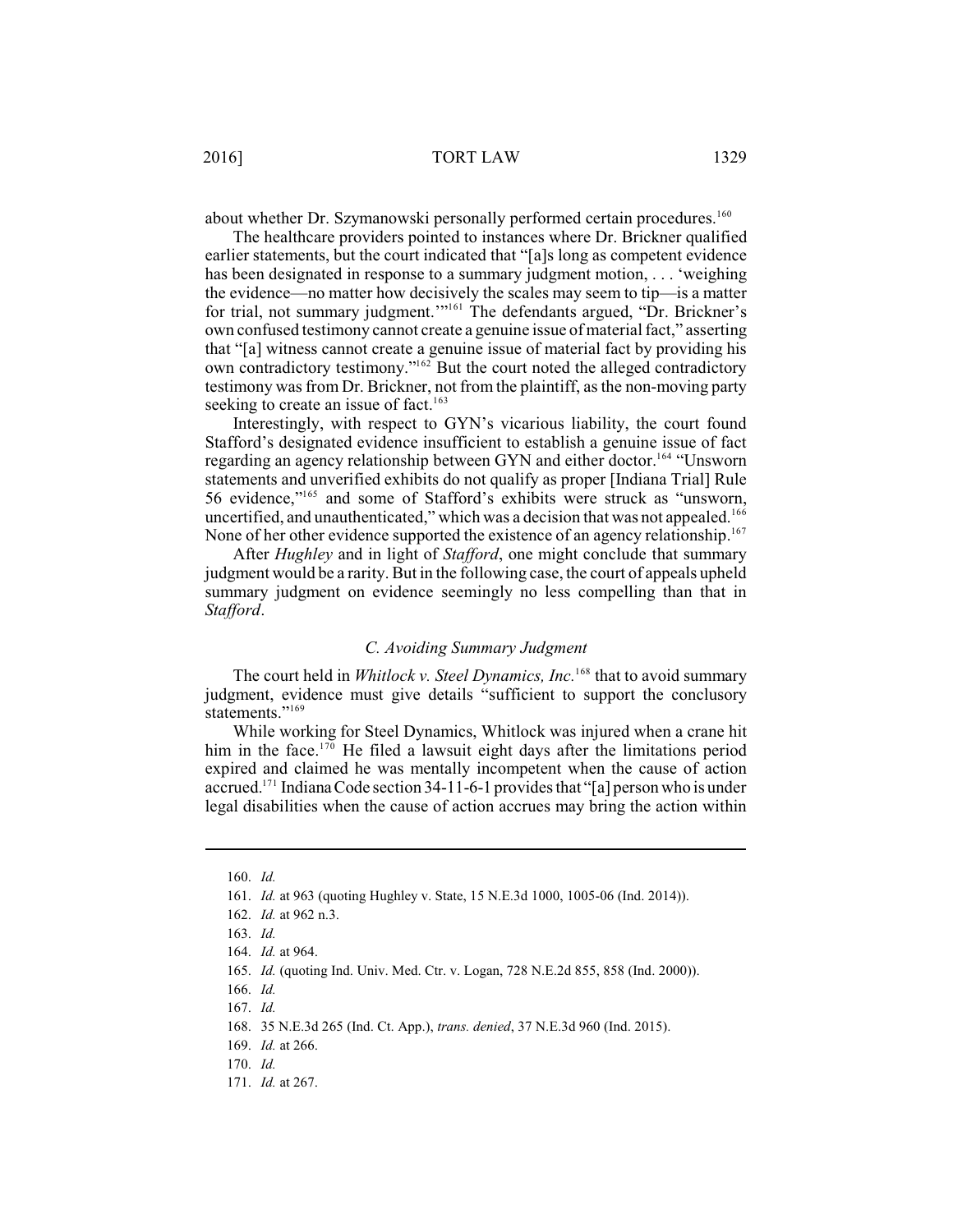two (2) years after the disability is removed." $172$  Legal disability includes mental incompetence.<sup>173</sup> The trial court granted summary judgment in favor of Steel Dynamics,  $174$  and the court of appeals affirmed.  $175$ 

After the accident, Whitlock went to a hospital emergency room.<sup>176</sup> He was alert and oriented and reported no loss of consciousness.<sup>177</sup> He used "'correct words with no slurring' and had no problems talking to the doctors or understanding what they said to him."<sup>178</sup> Whitlock was transferred to another emergency room for stitches to his eyelid.<sup>179</sup> He signed consent forms authorizing the procedure on his eyelid.<sup>180</sup> He was "[a]wake, alert, and appropriate" at the second hospital.<sup>181</sup> He scored a fifteen on the Glasgow Coma Scale, which is the highest level of functioning and indicates no deficiency in neurological activity.<sup>182</sup> Whitlock was not admitted to either hospital and went home that same day. $183$ 

In response to Steel Dynamics's summary judgment motion, Whitlock designated affidavits from his wife and his mother-in-law.<sup>184</sup> The affidavits addressed both his physical and mental condition.<sup>185</sup> As to his mental state, his wife stated:

He was disoriented, when he would wake up you would try to talk to him and he would have to think a long time about what he was saying before he said it, like he was forgetting, and this went on for probably 15 to 20 days before he actually started kinda [sic] acting more like himself. Even now at this point, when you are talking to him, in the middle of a conversation he'll forget what he istalking about and he never done [sic] that before. He was down for two weeks he didn't get up and do anything, he was still disoriented and incoherent, after that couple of weeks he started moving around on his own . . . He was talking but you could tell that he was not all there, he would change the subject in the middle of what you were talking about and forget what you were talking about and just quit talking . . . [E]ven now, sometimes he will be in the

- 173. *Id.* (citing IND. CODE § 1-1-4-5(24) (2002)).
- 174. *Id.* at 268.
- 175. *Id.* at 273.
- 176. *Id.* at 266.
- 177. *Id.* at 267.
- 178. *Id.*
- 179. *Id.*
- 180. *Id.*
- 181. *Id.*
- 182. *Id.*
- 183. *Id.*
- 184. *Id.*
- 185. *Id.*

<sup>172.</sup> *Id.* at 270 (quoting IND. CODE § 34-11-6-1 (1998)).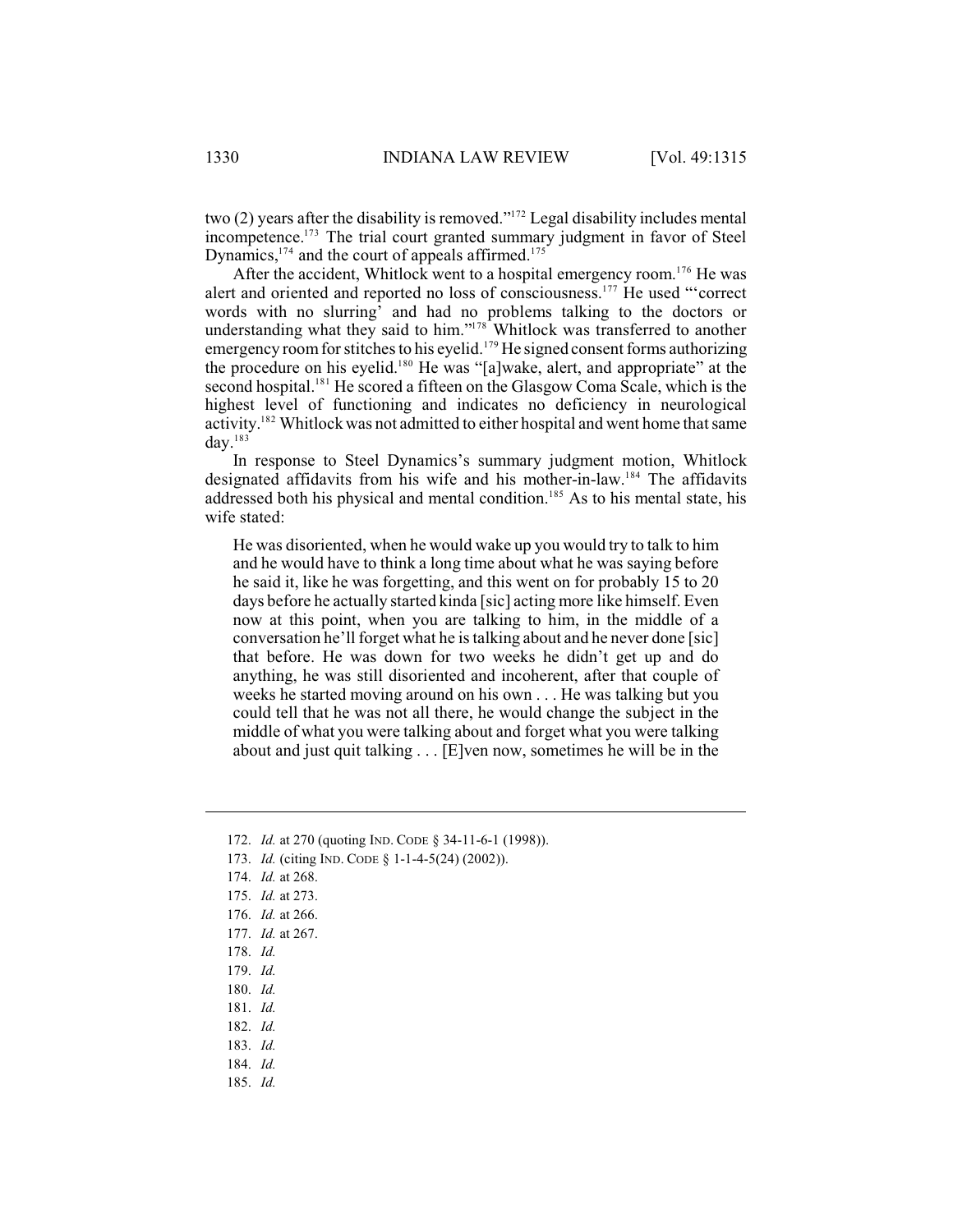middle of a conversation and he will forget what he is talking about.<sup>186</sup>

His mother-in-law described her interaction with Whitlock when she removed his stitches nine days after the accident.<sup>187</sup> She said:

[He] was not yet able to speak coherently, his balance was such that he had to be assisted from the bed to the couch and to his bathroom. If he was awakened and required to move around he would then immediately doze off again. He did not recognize me at first, and at that time he was not fit to care for himself or to understand what was going on around  $him.<sup>188</sup>$ 

She indicated even four days later "his speech was still slurred and he could not concentrate for very long."<sup>189</sup>

Affidavits must comply with Indiana Evidence Rule 701, which provides that "if a witness is not testifying as an expert, testimony in the form of an opinion is limited to one that is rationally based on the witness's perception; and helpful to a clear understanding of the witness's testimony or to a determination of a fact in issue."<sup>190</sup>

The *Whitlock* majority held the affidavits did not create a genuine issue of material fact that Whitlock was mentally incompetent, as they gave "general opinions without designating objective bases for the opinions."<sup>191</sup> Specifically, they indicated "Whitlock was disoriented and incoherent, without giving specific instances of how he was disoriented and incoherent," they claimed "[h]e did not understand what was going on around him, again without giving specific details," they asserted that "[h]e did not recognize his mother-in-law 'at first,' but without specifying when he did recognize her," and finally, they claimed "[h]e was not 'all there."<sup>192</sup> The court stated,

Since these opinions addressed the central issue of Whitlock's mental competence, greater detail was required. In other words, the affiants—rather than merely setting forth conclusory statements—were required to give specific details which they perceived to be the basis for their conclusionsthat Whitlock was mentally incompetent. Instead, their opinions were only one step removed from simply saying that Whitlock was mentally incompetent.<sup>193</sup>

Judge May dissented.<sup>194</sup> She found objective bases for the opinions in the

<sup>186.</sup> *Id.* at 268.

<sup>187.</sup> *Id.* 

<sup>188.</sup> *Id.* 

<sup>189.</sup> *Id.* 

<sup>190.</sup> *Id.* at 269 (quoting IND. R. EVID. 701).

<sup>191.</sup> *Id.* at 273.

<sup>192.</sup> *Id.*

<sup>193.</sup> *Id.* 

<sup>194.</sup> *Id.* at 274 (May, J., dissenting).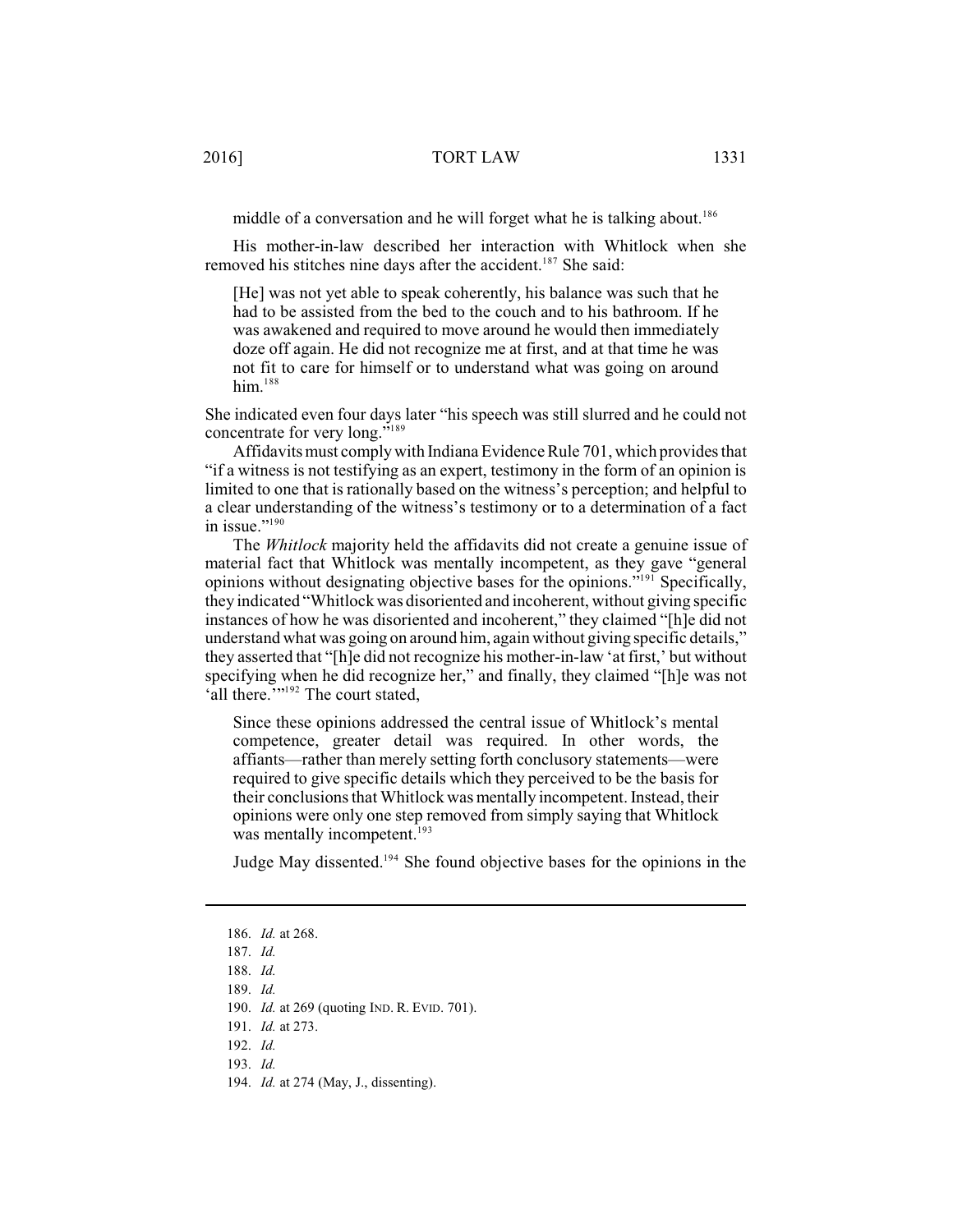statements Whitlock "was disoriented, when he would wake up you would try to talk to him and he would have to think a long time about what he was saying before he said it," $195$  and "he was not all there, he would change the subject in the middle of what you were talking about and forget what you were talking about and just quit talking."<sup>196</sup> Judge May opined these were "specific details" to explain two of the affiant's "general opinions." Judge May further explained,

If injuries to a person's head and face cause him, for a two-week period, to be awake only when necessary to go to the bathroom and to be too dizzy to walk alone to that bathroom, I believe there is a genuine issue whether such person could be capable of 'managing or procuring the management of his or her ordinary affairs, . . . or capable of "understanding the rights that he would otherwise be bound to know, or of managing his affairs, with respect to the institution and maintenance of a claim for relief."<sup>198</sup>

# V. DUTY

## *A. Adoption Agencies*

In *Kramer v. Catholic Charities of Diocese of Fort Wayne- S. Bend, Inc.*, 199 the supreme court held an adoption agency did not assume a duty to conduct a pre-placement check of the putative father registry and did not have an inherent duty to disclose its failure to do so, even though such violated its informal practice.<sup>200</sup>

The Kramers contacted Catholic Charities, seeking to adopt a child.<sup>201</sup> Catholic Charities warned the Kramers there was a possibility that "even if a mother put her child up for adoption, a father could still claim custody."<sup>202</sup> Potential fathers may claim parentage of a child beyond the mother's disclosure via the putative father registry, maintained by the Indiana Department of Health ("IDOH").<sup>203</sup> Putative fathers have up to thirty days after a child's birth to register.<sup> $204$ </sup> The purpose of the putative father registry is to determine the name and address of a father of a child prior to adoption so notice of the adoption may be provided to the putative father.<sup>205</sup>

- 197. *Id.*
- 198. *Id.* at 275.

- 201. *Id.* at 229.
- 202. *Id.*
- 203. *Id.*
- 204. *Id.*
- 205. *Id.*

<sup>195.</sup> *Id.*

<sup>196.</sup> *Id.*

<sup>199.</sup> 32 N.E.3d 227 (Ind. 2015).

<sup>200.</sup> *See generally id.*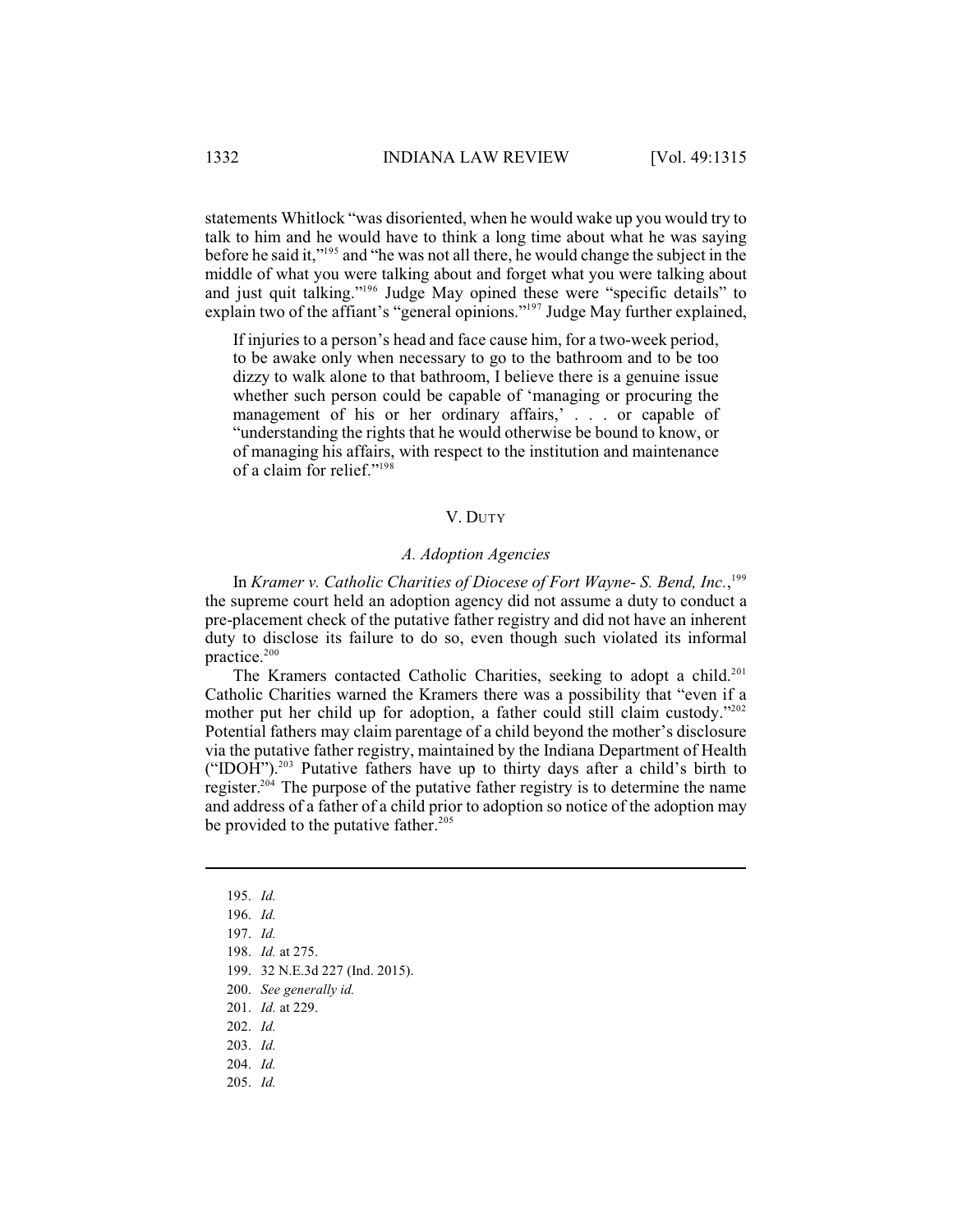After an adoption petition is filed, adoption agencies must request a check of the registry at least one day after the father's thirty-day deadline ends, but they may request a registry check at any time.<sup>206</sup> Catholic Charities had an unwritten practice of checking the putative father registry twice more before the statutory deadline: "once after intake of the birthmother as a client, and again right before placement of the child with the potential adoptive family."<sup>207</sup>

Catholic Charities did not tell the Kramers about the requirement or its informal practice; it just warned the Kramers a putative father could register any time before the thirty day, post-birth deadline.<sup>208</sup> M.S. contacted Catholic Charities about giving up her unborn child for adoption.<sup>209</sup> "Catholic Charities introduced M.S. to the Kramers."<sup> $210$ </sup> On May 1, 2010, M.S. gave birth to E. and on May 2, M.S. signed the necessary paperwork agreeing to an adoption.<sup>211</sup> The Kramers were able to take E. home with them on May  $3.^{212}$ .

"On May 25th and again on June 1st, Catholic Charities requested that the Indiana Department of Health check whether anyone had registered as the putative father of  $E^{2213}$ . The first search revealed no one, but the second search revealed R.M. had registered on April 27th.<sup>214</sup> IDOH could not explain why R.M.'s registration was not discovered in the first search.<sup>215</sup> The Kramers, despite learning of the discrepancy in R.M.'s registration, petitioned to adopt E., and R.M. contested the adoption.<sup>216</sup> He established paternity, receiving full custody of E. in early January  $2011.^{217}$  By that point the Kramers already had custody of E. for over eight months. $218$ 

"The Kramers sued CatholicCharities for negligence, alleging CatholicCharities should have checked and failed to notify them of its failure to check the putative father registry prior to placing E. with them."<sup>219</sup> Catholic Charities moved for and was granted summary judgment on the ground it satisfied any duty it owed to the Kramers by complying with the putative father registry statute.<sup>220</sup> The supreme court affirmed. $221$ 

Catholic Charities asserted it "'breached no duty' to the Kramers because it

206. *Id.*

- 207. *Id.*
- 208. *Id.* at 229-30.
- 209. *Id.* at 230.
- 210. *Id.*
- 211. *Id.*
- 212. *Id.*
- 213. *Id.*
- 214. *Id.*
- 215. *Id.*
- 216. *Id.*
- 217. *Id.*
- 218. *Id.*
- 219. *Id.*
- 220. *Id.*
- 221. *See generally id.*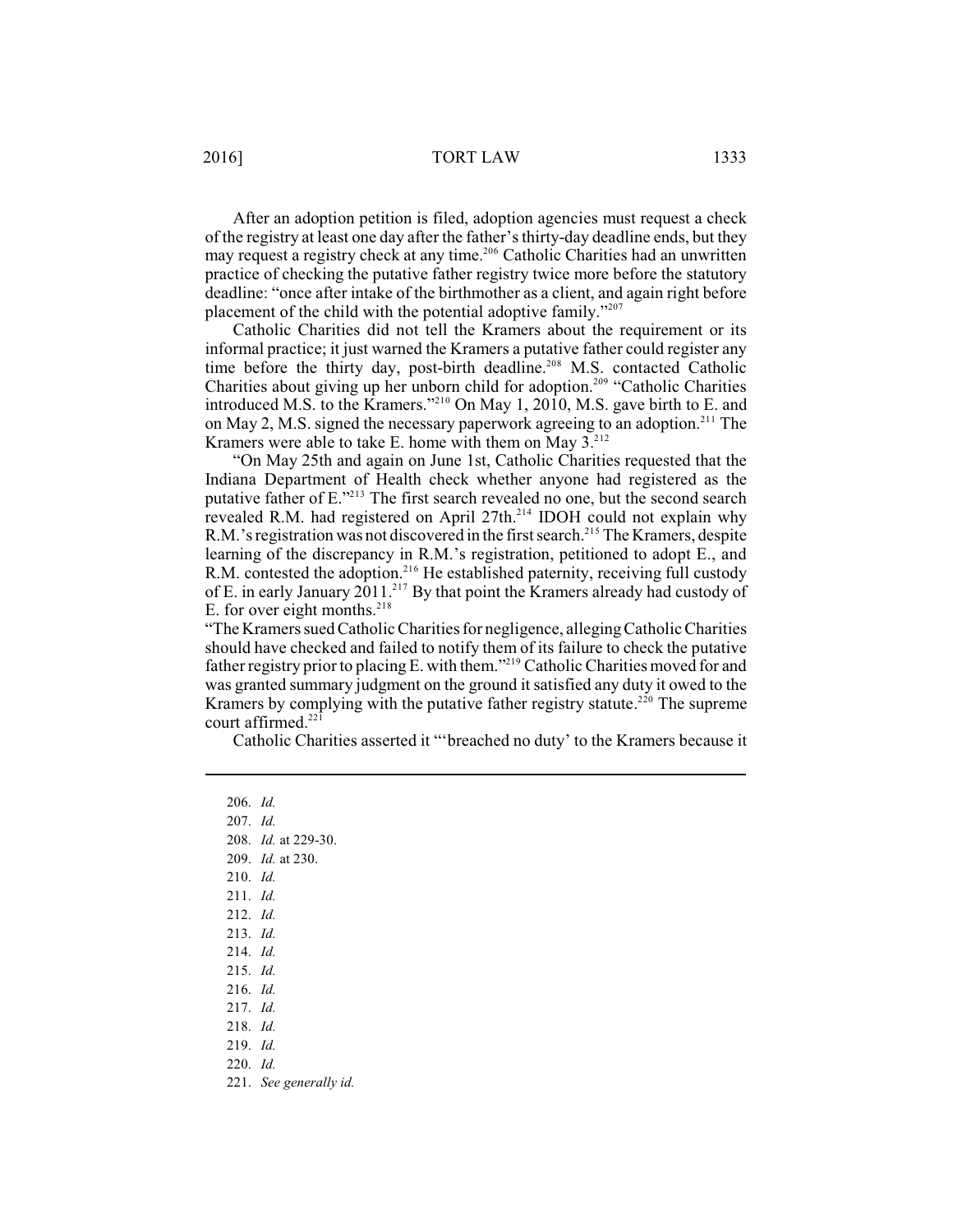checked the putative father registry one day after the close of the registration deadline," which had been in compliance with the statute.<sup>222</sup> The court noted the "unjustified or unexcused" violation of a statutory duty may be negligence per se, but it does not mean that compliance with a statute or ordinance is the exercise of reasonable care.<sup>223</sup> Compliance with statutory standards is not conclusive per se lack of negligence, but it does constitute evidence of lack of negligence. $224$  "[C]ompliance with statutory requirements is sufficient to award summary judgment on a negligence claim, in the absence of competent evidence designated by the non-movant which would demonstrate either non-compliance or the existence of a higher duty."<sup>225</sup>

Compliance with a statute "does not prevent a finding of negligence where a reasonable person would take additional precautions, but where there are no . . . special circumstances, the minimum standard prescribed by the legislation or regulation may be accepted" as sufficient for the occasion.<sup>226</sup> It was shown that "Catholic Charities complied with Indiana Code section 31-19-5-15 by checking the putative father registry on the 31st day after E.'s birth", which was the minimum statutory standard for adoption agencies.<sup>227</sup> This constituted a prima facie showing of the extent of Catholic Charities' duty with regard to the registry, as well as Catholic Charities' satisfaction of that duty.<sup>228</sup> Accordingly, it was incumbent upon the Kramers to set forth facts showing a genuine issue for trial on the elements of duty and breach.<sup>229</sup>

The Kramers argued "Catholic Charities had a duty to check the registry prior to E.'s placement[,] [b]ut cite[d] no authority or evidence beyond Catholic Charities' informal practice of conducting such pre-placement checks."<sup>230</sup> The court indicated that "such internal practices, standing alone, do not 'tend to show the degree of care recognized by [the defendant] as ordinary care' because they may be 'established for any number of reasons having nothing to do with . . . ordinary care."<sup>231</sup> The Kramers failed to raise a genuine issue of fact as to "whether Catholic Charities assumed a duty to conduct a pre-placement check of the registry on behalf of the Kramers."<sup>232</sup>

Kramers next argued, because the Kramers and Catholic Charities were in a fiduciary relationship, "Catholic Charities had a duty to disclose its failure to check the registry prior to E.'s placement."<sup>233</sup> "Whether the defendant must

- 223. *Id.*
- 224. *Id.*
- 225. *Id.* at 231-32.
- 226. *Id.* at 232.
- 227. *Id.*
- 228. *Id.*
- 229. *Id.*
- 230. *Id.*
- 231. *Id.*
- 232. *Id.*
- 233. *Id.*

<sup>222.</sup> *Id.* at 231.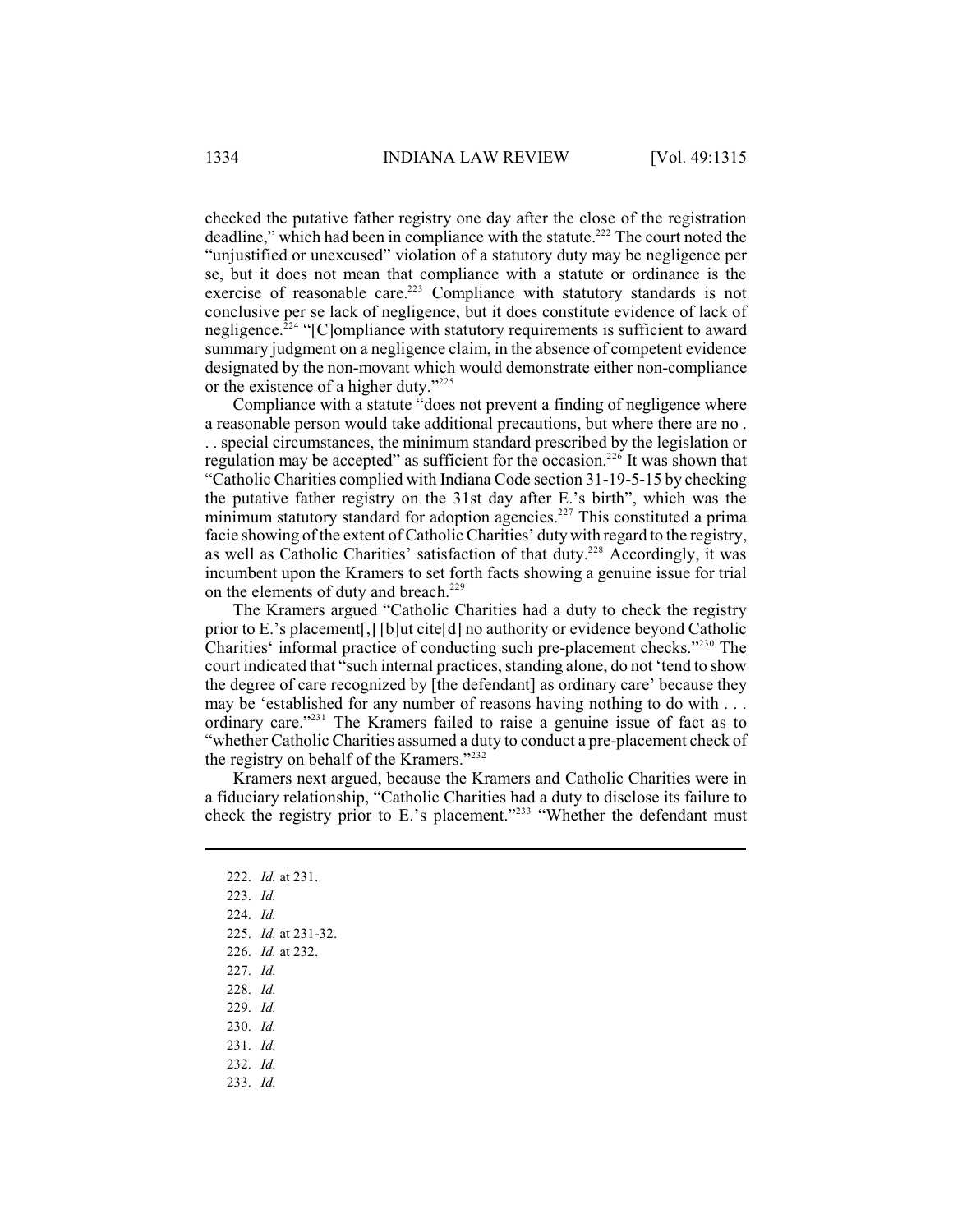conform his conduct to a certain standard for the plaintiffs' benefit is a question of law for the court to decide," $^{234}$  which involves balancing three factors: (1) "the relationship between the parties," (2) "the reasonable foreseeability of harm to the injured party," and  $(3)$  "public policy concerns."<sup>235</sup>

With respect to the Kramers' potential adoption, Catholic Charities acted as an agent.<sup>236</sup>  $\cdot$ The nature of an agency relationship is generally determined by the terms of the agreement between the parties." $2^{237}$  "[T]he Kramers had the right to obtain information about the risks and benefits . . . of services they [would] receive."<sup>238</sup> The Kramers "agreed to provide 'honest and complete information to Catholic Charities,' while Catholic Charities agreed only to 'be honest and forthcoming in all phases of the adoption process."<sup>239</sup> The right to the revision of its policies and practices was reserved by Catholic Charities, which it could have done at any time.<sup>240</sup> "Catholic Charities had a duty to provide truthful and accurate information to the Kramers regarding the adoption process, and to disclose all of the information it was aware of at the time of E.'s placement."<sup>241</sup>

Nothing in the record indicated Catholic Charities: (a) promised "to conduct a pre-placement check of the putative father registry"; (b) disclosed to the Kramers its informal practice of conducting such pre-placement checks; (c) promised to provide complete information to the Kramers concerning Catholic Charities' adoption practices; (d) made a false statement concerning Catholic Charities' adoption practices; or (e) made a false statement concerning E.'s parentage during the adoption process.  $242$  The court observed, "[a]ny one of these would have supported an inference that Catholic Charities had a duty to disclose its failure to conduct a pre-placement check of the putative father registry. "But Catholic Charities did not assume any such duty under the terms of its agreement with the Kramers."<sup>243</sup>

With respect to the duty to disclose, the court determined it may be limited by the terms of the parties' agreement.<sup>244</sup> In this case, the agreement "limited any inherent duty of Catholic Charities to disclose its compliance or noncompliance with its own informal practices."<sup> $245$ </sup> Accordingly, the court held the relationship between the parties weighed against finding a duty of disclosure.<sup>246</sup>

With respect to the reasonable foreseeability of harm, the court determined

- 242. *Id.*
- 243. *Id.*
- 244. *Id.*
- 245. *Id.*
- 246. *Id.*

<sup>234.</sup> *Id.* (quoting Estate of Heck *ex rel.* Heck v. Stoffer, 786 N.E.2d 265, 268 (Ind. 2003)).

<sup>235.</sup> *Id.* at 233.

<sup>236.</sup> *Id.*

<sup>237.</sup> *Id.*

<sup>238.</sup> *Id.* (internal quotations omitted).

<sup>239.</sup> *Id.*

<sup>240.</sup> *Id.*

<sup>241.</sup> *Id.* at 234.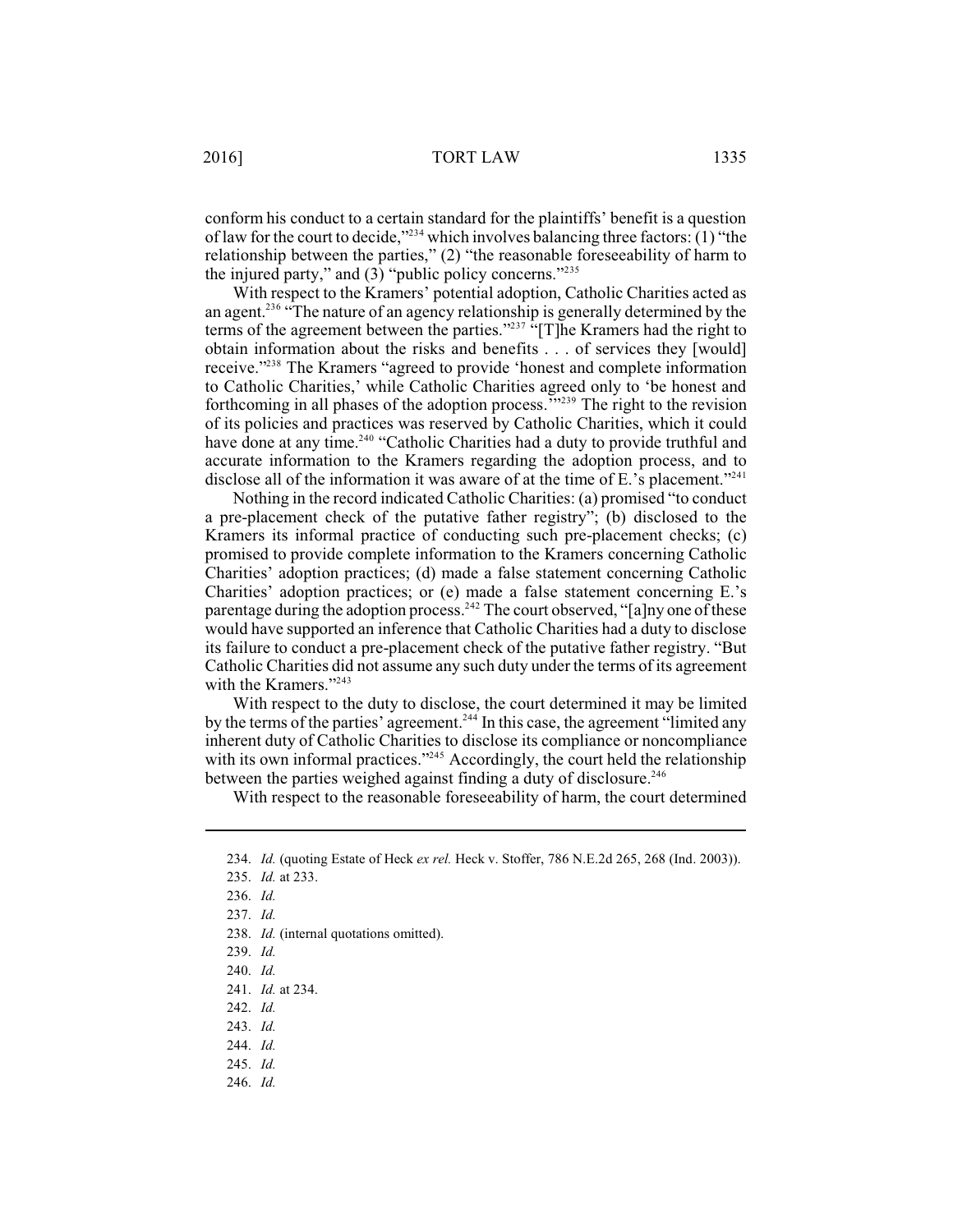the injury to the Kramers was reasonably foreseeable based on Catholic Charities' conduct.<sup>247</sup> This, the court noted, favored the imposition of a duty.<sup>248</sup> The court held the final element, i.e., public policy, cut both ways, as

forcing adoption agencies in general to disclose every instance of compliance or non-compliance with their internal procedures could impose significant administrative costs and diminish adoption agencies' collective ability to perform this vital public service. Moreover, given the degree of regulation to which Catholic Charities is already subjected by statute, we are reticent to impose additional, heightened requirements as a matter of common law. . . On the other hand, it is plausible that such a disclosure in this case would have prevented the emotional harm suffered by the Kramers. And given that Catholic Charities already had an informal practice of conducting pre-placement registry checks, the burden of informing the Kramers of its non-compliance with that practice seems relatively minimal. Accordingly, public policy considerations neither favor nor weigh against the imposition of a duty of disclosure under these circumstances.<sup>249</sup>

In the final analysis, the court determined that the three-factor test was equally split.<sup>250</sup> However, because the Kramers bore the burden of persuasion, they did not demonstrate Catholic Charities owed "any duties with respect to the putative father registry in excess of statutory requirements."<sup>251</sup>

#### *B. Attorney's Duty*

In *Devereux v. Love*,<sup>252</sup> the court held an attorney did not breach his duty to former clients when he left his firm without notifying them of his concerns about actions by the firm's principal, because the attorney did not know of any specific wrongdoing by the firm's principal relating to clients.<sup>253</sup>

In August 2008, the Loves hired the Conour Law Firm to represent them in a personal injury lawsuit.<sup>254</sup> In 2012, Conour was charged with misappropriating client funds.<sup>255</sup> As it turned out, the Loves were victims of Conour's illegal acts.<sup>256</sup>

Devereux joined the firm in February 2008, and Conour assigned him to

<sup>247.</sup> *Id.*

<sup>248.</sup> *Id.* at 234-35.

<sup>249.</sup> *Id.* at 235-36.

<sup>250.</sup> *Id.* at 236.

<sup>251.</sup> *Id.*

<sup>252.</sup> 30 N.E.3d 754 (Ind. Ct. App.), *trans. denied*, 40 N.E.3d 857 (Ind. 2015).

<sup>253.</sup> *See generally id.*

<sup>254.</sup> *Id.* at 757.

<sup>255.</sup> *Id.*

<sup>256.</sup> *Id.*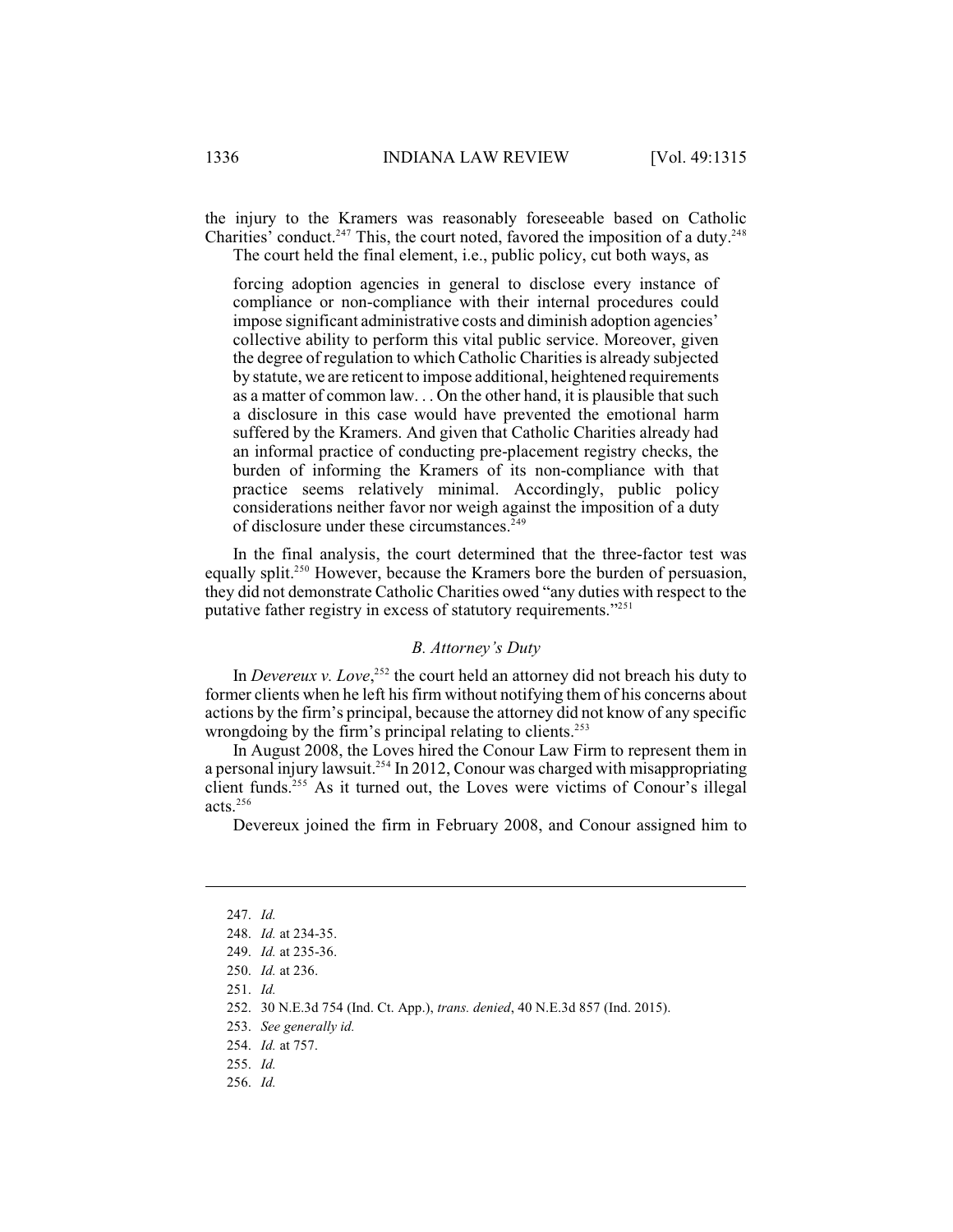work with Conour on the Loves' case.<sup>257</sup> In December 2011, Devereux left the firm because Conour was not timely paying expenses and expert witness fees.<sup>258</sup> After deciding to leave the firm, Devereux became aware of other poor business practices.<sup>259</sup>

On December 27, 2011, Devereux contacted the Indiana Supreme Court Disciplinary Commission about Conour.<sup>260</sup> In January 2012, he learned the FBI was investigating Conour for failing to fund properly annuities for clients arising out of personal injury settlements.<sup>261</sup> In July 2012, the Loves' current counsel notified Devereux that Conour settled the Loves' case in February 2012, without the Loves' consent or knowledge.<sup>262</sup> Counsel asserted under the circumstances, Devereux had a duty to tell the Loves they were in peril of being victimized and that he breached this duty.<sup>263</sup> Counsel threatened to file a malpractice action against Devereux if Devereux did not pay the Loves the proceeds of the settlement they should have received.<sup>264</sup>

Devereux responded that when he left the firm, he was not aware, nor could he have known, that Conour would "settle a client's case without their knowledge and then keep the settlement proceeds for himself."<sup>265</sup> Devereux claimed he did not owe the duty to the Loves as they claimed because at the time he terminated his employment with the firm, he did not know Conour was doing things that would place the Loves at risk of being victimized.<sup>266</sup> Moreover, he claimed any duty he might have owed the Loves ended at the time he terminated his employment at the firm.<sup>267</sup>

In the ensuing malpractice lawsuit, the court of appeals noted an attorney owes his or her client a duty, when withdrawing from representation, to do so in the manner least harmful to the client to protect the client's interests.<sup>268</sup> With this in mind, the court determined Devereux's decision not to discuss his concerns regarding Conour with the Loves was not a breach of duty.<sup>269</sup> Devereux's concerns about Conour, when he left the firm, related only to what he considered poor business practices.<sup>270</sup> Devereux did not have access to the firm's financial records, and thus, did not know whether there was a reasonable explanation for

257. *Id.* at 757-58. 258. *Id.* at 758. 259. *Id.* 260. *Id.* at 760. 261. *Id.*  262. *Id.* at 761. 263. *Id.* 264. *Id.* 265. *Id.*  266. *Id.* 267. *Id.* 268. *Id.* at 764. 269. *Id.* at 764-65. 270. *Id.* at 765.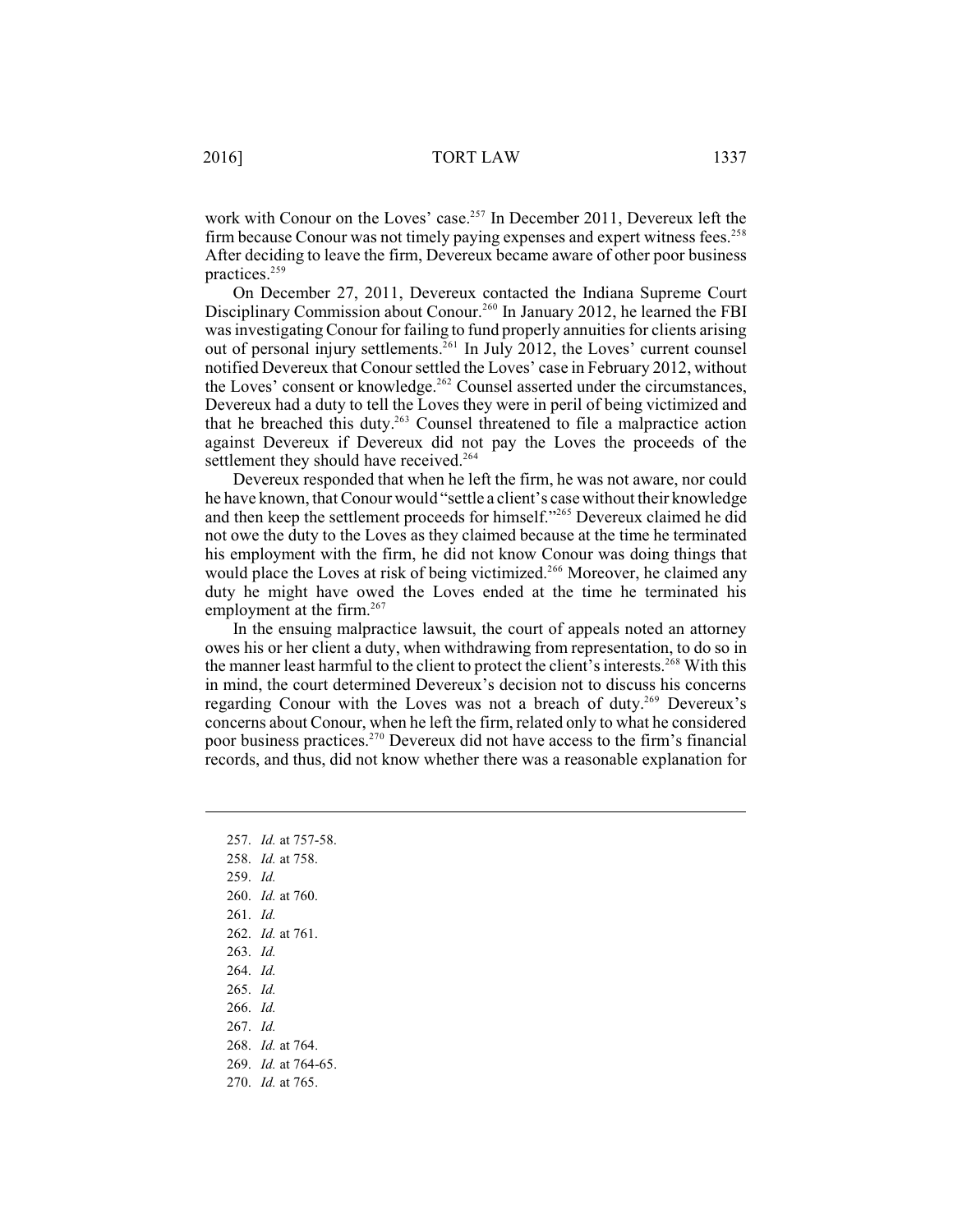the delayed payments of settlement proceeds. $271$  He had no specific knowledge that Conour: (1) was guilty of any wrongdoing relating to the Loves; (2) was at the time mishandling active cases; or (3) committed any wrongdoing other than delaying payments. $272$ 

Moreover, until February 24, 2012, Devereux had no knowledge Conour settled a client's claim without the client's permission or knowledge.<sup> $273$ </sup> He did not learn until July 2012 that Conour settled the Loves' case without their knowledge. $274$  In the final analysis, there was no issue of material fact concerning the question of whether Devereux knew or should have known when he left the firm that Conour would steal client funds.<sup> $275$ </sup> The court of appeals determined the trial court erred in denying Devereux's motion for summary judgment.<sup>276</sup>

#### VI. ASSORTED OTHER MATERIALS

## *A. Crime Victim's Relief Act*

In  $Wysocki$  *v. Johnson*<sup>277</sup>, the supreme court held not every intentional tort is necessarily "so heinous as to require exemplary damages," $278$  or as to warrant quasi-criminal liability under the Crime Victims Relief Act ("CVRA") because not every intentional tortfeasor is a criminal.<sup>279</sup> According to the court, "CVRA liability does not depend on whether the tortfeasor has been charged with or convicted of the CVRA predicate offense, nor even solely on the elements of the CVRA predicate offense."<sup>280</sup> Rather, "liability is also a matter of the factfinder's discretionary judgment of whether the defendant is *criminally* culpable.<sup>"281</sup>

Appellees bought a brand-new home in 1973 and lived in it continuously until they sold it to Appellants in  $2006$ <sup>282</sup> During their occupancy, Appellees performed most of the renovation and maintenance work done on the home.<sup>283</sup> Among other things, they built a deck that was later enclosed and became a screened porch, and ran electrical wiring to an aboveground swimming pool.<sup>284</sup> Appellees did hire a contractor to extend the roof line over the front porch.<sup>285</sup>

277. 18 N.E.3d 600 (Ind. 2014).

- 279. *Id.*
- 280. *Id.*
- 281. *Id.* (emphasis in original).
- 282. *Id.* at 602.
- 283. *Id.*
- 284. *Id.*
- 285. *Id.*

<sup>271.</sup> *Id.*

<sup>272.</sup> *Id.*

<sup>273.</sup> *Id.*

<sup>274.</sup> *Id.*

<sup>275.</sup> *Id.* at 766.

<sup>276.</sup> *Id.*

<sup>278.</sup> *Id.* at 606.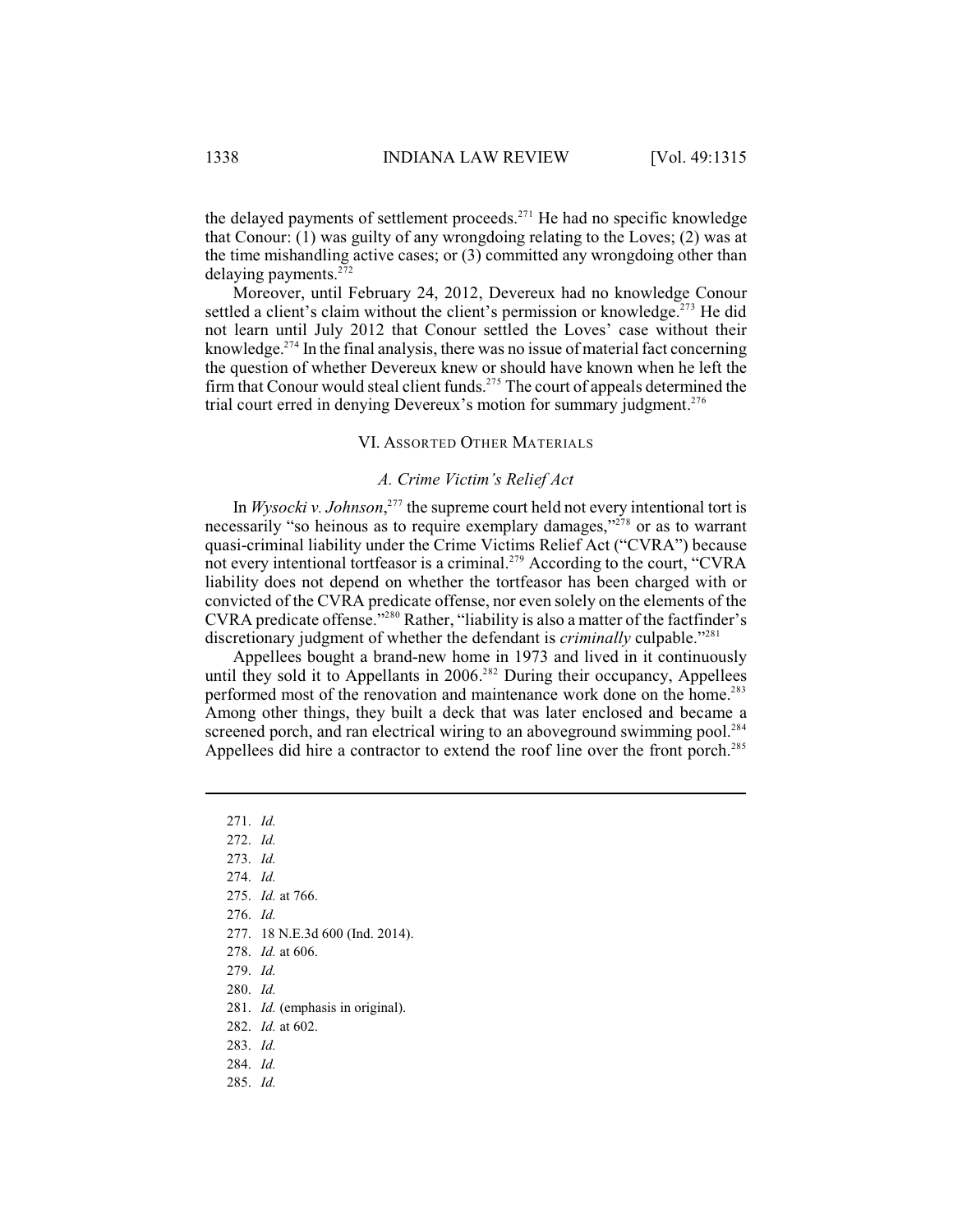2016] TORT LAW 1339

When they sold the home to Appellants, Appellees signed a "Seller's Residential Real Estate Sales Disclosure Formstating there were no building code violations, no work had been performed without any required permits, and there were no foundational, structural, moisture, water, or roof problems."<sup>286</sup> Shortly after moving in, however, Appellants discovered several serious structural problems with the house and sued Appellees, alleging fraudulent failure to disclose those defects on the disclosure form.<sup>287</sup> After a bench trial, the trial court awarded almost \$14,000 in compensatory damages, but not attorney fees, costs, or exemplary damages under the CVRA.<sup>288</sup>

On petition to transfer, Appellants asked the supreme court to adopt a brightline rule that "every knowing misrepresentation on a Sales Disclosure Form constitutes criminal deception, and thus gives rise to CVRA liability."<sup>289</sup> The court declined the invitation, holding when a court imposes CVRA liability, an award of costs and reasonable attorney fees is mandatory, but additional exemplary damages remain discretionary.<sup>290</sup> The court held when given a choice, the trial "court need not impose CVRA liability when it believes ordinary tort liability will do."291

### *B. Doctrine of Continuing Wrong*

In *Anonymous Physician v. Rogers*,  $292$  the court held the doctrine of continuing wrong does not apply to a doctor's continued use of disinfectant that caused the plaintiff's allergic reaction. 293

In this case, the plaintiff was diagnosed with bladder cancer on or about August 18, 2006.<sup>294</sup> From then until January 2009, the physician-defendant performed several cystoscopies, in each case disinfecting the neurology equipment with Cidex OPA.<sup>295</sup> The physician-defendant did not inform the plaintiff manufacturer warnings, Cidex OPA package warnings, and medical literature advised this product was contraindicated for patients with bladder cancer.<sup>296</sup> The plaintiff suffered "no ill effects from the use of Cidex OPA until March 2008."<sup>297</sup> However, after a March 10, 2008, cystoscopy, "the plaintiff experienced minor itching." After a July 14, 2008, cystoscopy, the "plaintiff"

<sup>286.</sup> *Id.*

<sup>287.</sup> *Id.*

<sup>288.</sup> *Id.*

<sup>289.</sup> *Id.* at 606.

<sup>290.</sup> *Id.* at 607.

<sup>291.</sup> *Id.*

<sup>292.</sup> 20 N.E.3d 192 (Ind. Ct. App. 2014), *trans. denied*, 31 N.E.3d 976 (Ind. 2015).

<sup>293.</sup> *See generally id.* 

<sup>294.</sup> *Id.* at 194.

<sup>295.</sup> *Id.*

<sup>296.</sup> *Id.*

<sup>297.</sup> *Id.*

<sup>298.</sup> *Id.*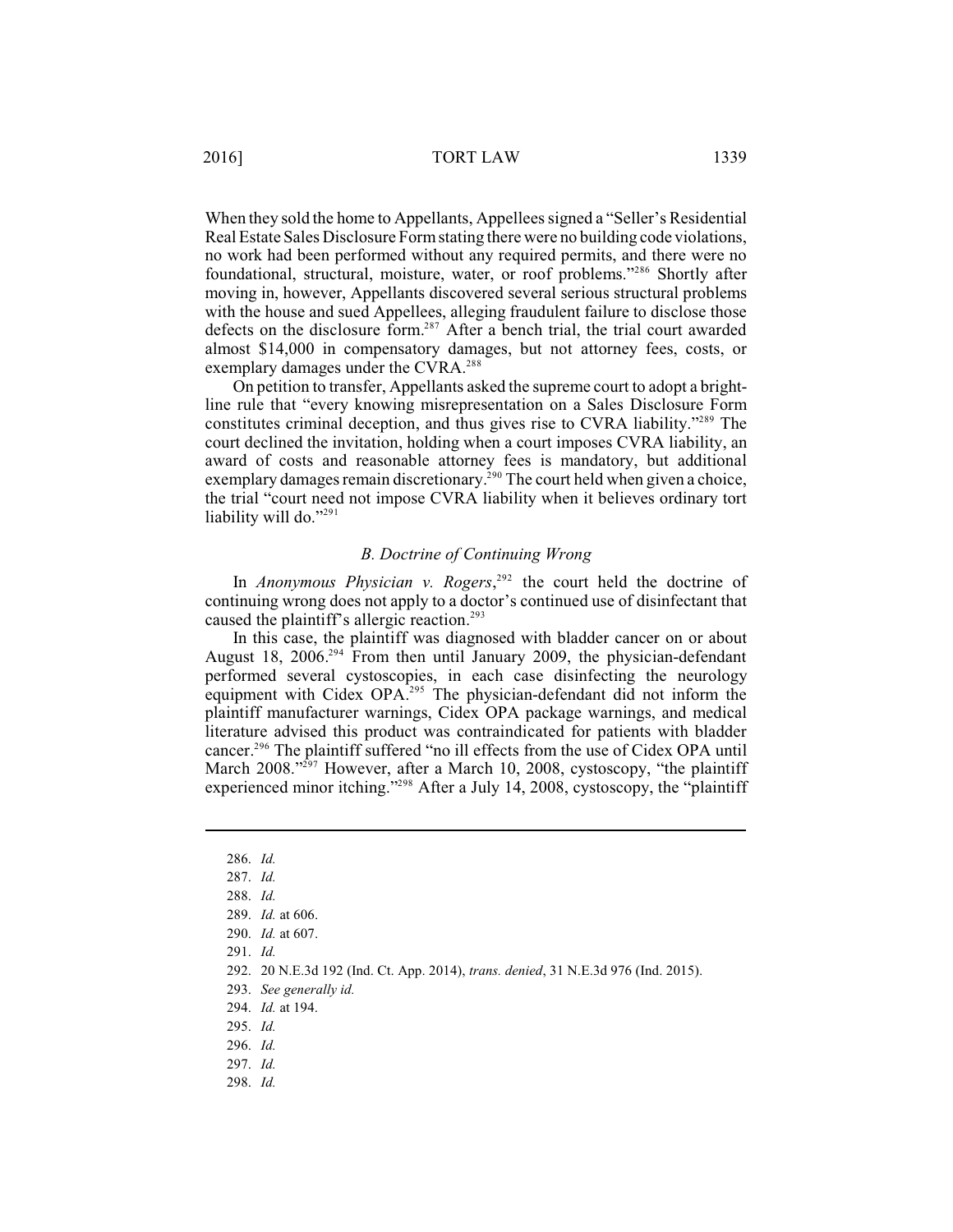experienced redness and swelling in both his face and lips."<sup>299</sup> After a January 7, 2009, cystoscopy, the plaintiff experienced swelling in his hands and developed a rash that caused him to be admitted to the hospital overnight for observation of his symptoms.<sup>300</sup> On January 22, 2009, an allergist performed tests confirming that the plaintiff was allergic to Cidex OPA.<sup>301</sup> The physician-defendant did not use Cidex OPA thereafter.<sup>302</sup>

On March 4, 2011, the plaintiff filed a proposed complaint with the Indiana Department of Insurance alleging the physician-defendant rendered substandard care from August 2006 through July 2009.<sup>303</sup> The physician-defendant moved for summary judgment on grounds the claim was barred by the Medical Malpractice Act's<sup>304</sup> two-year statute of limitations.<sup>305</sup> The trial court granted the motion and the plaintiff appealed.<sup>306</sup> The court of appeals rejected the plaintiff's argument that pursuant to the doctrine of continuing wrong, the statute did not begin to run until March 6, 2009, when the physician-defendant failed to investigate the cause of the plaintiff's allergic reactions.<sup>307</sup> The court of appeals held the physiciandefendant last saw the plaintiff on January 7, 2009, which was the last opportunity for physician-defendant to diagnose the plaintiff's problem, thus triggering the running of the two-year statute of limitations.<sup>308</sup>

# *C. Medical Standard of Care*

In *Thompson v. St. Joseph Regional Medical Center*,<sup>309</sup> the court of appeals held that "common sense and experience [are enough] to conclude that an arm board should not become detached, leaving a patient's arm dangling for such a period of time that the patient suffers nerve injury."<sup>310</sup>

The plaintiff underwent a procedure for which Dr. Borkowski provided anesthesia.<sup>311</sup> The plaintiff was lying on an operating table with her arms outstretched and strapped to padded arm boards that were attached to the table.<sup>312</sup> Approximately one hour into the procedure, Dr. Borkowski noticed that "the patient's right arm was dangling towards the floor because the right arm board

- 304. IND. CODE § 34-18-7-1 (2014).
- 305. *Rogers*, 20 N.E.3d at 194.
- 306. *Id.*
- 307. *Id.* at 199.

308. *Id.* at 200-01.

309. 26 N.E.3d 89 (Ind. Ct. App. 2015).

- 310. *Id.* at 95.
- 311. *Id.* at 91.
- 312. *Id.*

<sup>299.</sup> *Id.* 

<sup>300.</sup> *Id.*

<sup>301.</sup> *Id.*

<sup>302.</sup> *Id.* 

<sup>303.</sup> *Id.*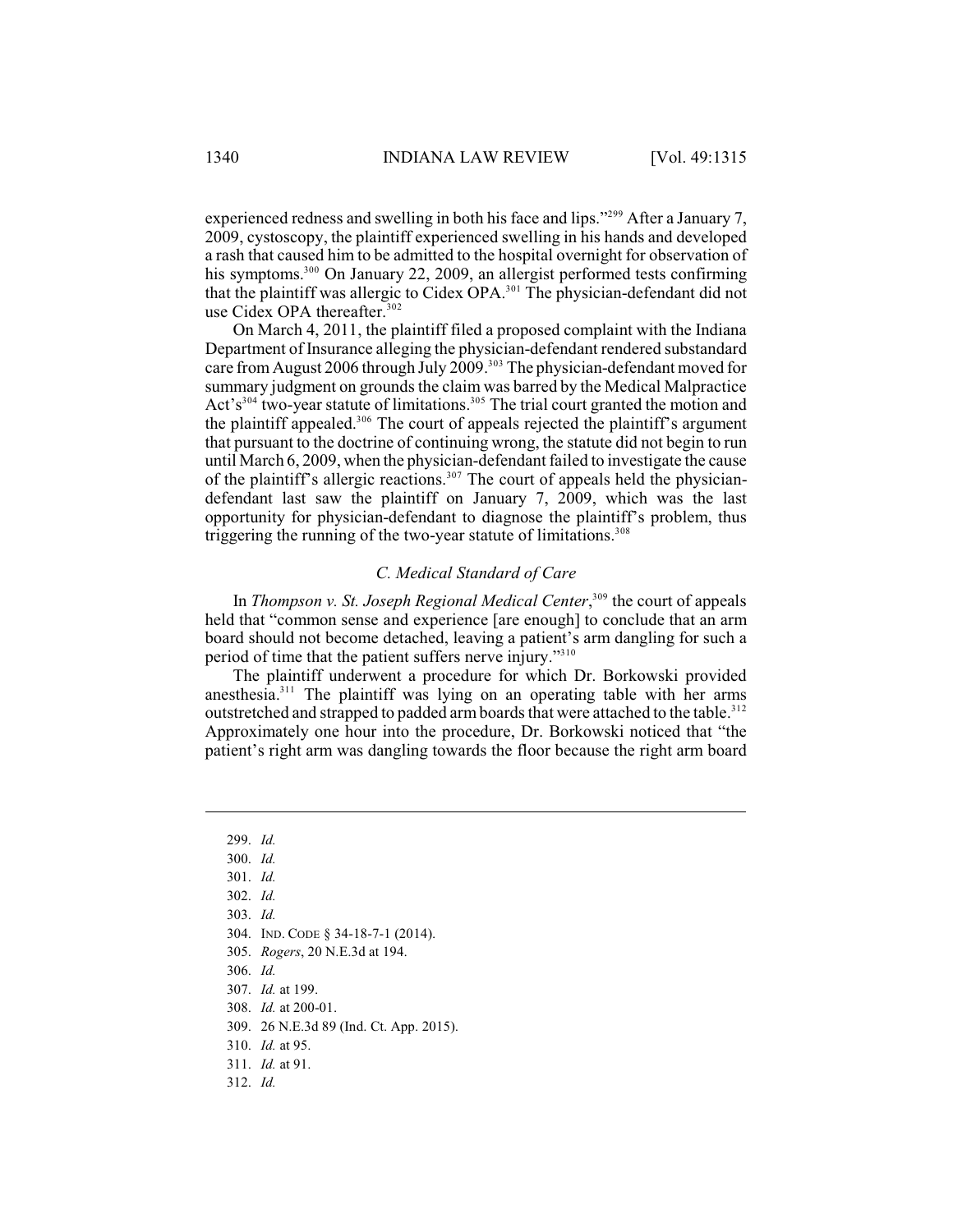had become detached."<sup>313</sup> Dr. Borkowski, who did not know how or when the arm board had become detached, reattached the arm board and noted the issue in his record.<sup>314</sup> When the plaintiff awoke from surgery, she complained of pain in her right arm and was advised by Dr. Borkowski of what had occurred.<sup>315</sup> He indicated this could have resulted in nerve damage to her arm.<sup>316</sup> The plaintiff met with a neurologist, "who diagnosed her with a right radial nerve injury that had probably been caused by compression."317

The plaintiff filed a proposed complaint against the medical center and Dr. Borkowski.<sup>318</sup> A medical review panel found the defendants did not fail to meet the appropriate standard of care and their conduct was not a significant factor in any permanent injury the plaintiff may have suffered.<sup>319</sup> The plaintiff then filed a complaint in the trial court alleging the defendants failed to meet the appropriate standard of care.<sup>320</sup> In response to motions for summary judgment filed by the defendants (citing the opinion of the panel) the plaintiff designated as evidence the deposition testimony of an anesthesiologist who had been a member of the panel that originally found against the plaintiff.<sup>321</sup> Following a hearing, the trial court granted the motion for summary judgment upon its conclusion the designated evidence did notrebut the panel's conclusion that there was no causal relationship between the defendants' conduct and plaintiff's injury.<sup>322</sup>

The court of appeals reversed, noting to prove that the defendants breached the standard of care, the plaintiff needed to show that "the accident is such as in the ordinary course of things does not happen if those who have management of the injuring instrumentality use proper care."<sup>323</sup> The court concluded the plaintiff in this particular case was entitled to rely upon common sense and experience, and that a doctor's testimony to that effect was not required.<sup>324</sup>

# *D. Admission of Insurance Coverage Limit*

In *State Farm v. Earl*,<sup>325</sup>, the Indiana Supreme Court held the admission of evidence of a plaintiff's insurance coverage limit is not error if the probative

313. *Id.* 314. *Id.* 315. *Id.* 316. *Id.* 317. *Id.* at 92. 318. *Id.* 319. *Id.* 320. *Id.* 321. *Id.* 322. *Id.* 323. *Id.* at 95. 324. *Id.* at 94.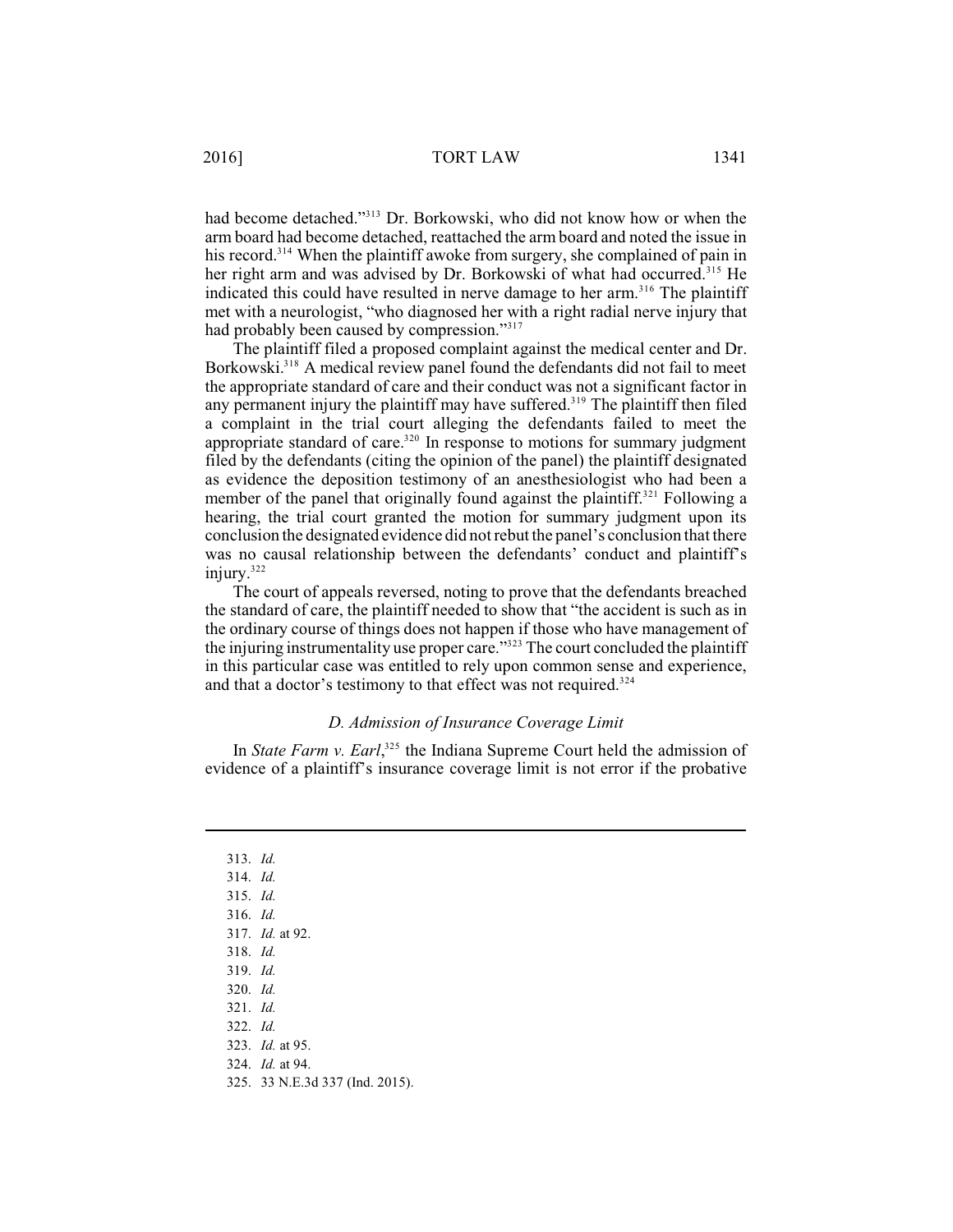value, even if very low, is not outweighed by danger of unfair prejudice.<sup>326</sup>

Earl was injured in a motorcycle accident and sued State Farm to recover under the uninsured motorist provision in his policy.<sup>327</sup> After State Farm admitted liability, the case went to a jury on the question of damages.<sup>328</sup> State Farm moved to exclude any evidence of the coverage limit, arguing it was irrelevant to the issue of damages.<sup>329</sup> The trial court denied the motion.<sup>330</sup> The jury subsequently returned a total verdict of \$250,000—the exact amount of the coverage limit.<sup>331</sup> State Farm appealed, advocating a bright-line rule that "coverage limits are irrelevant to the determination of tortious damages and are therefore inadmissible."<sup>332</sup> The Earls also urged a bright-line rule, but to the opposite effect, that "coverage limits are relevant to the underlying contract claim and therefore 'must' be admitted." $333$  The supreme court reject both arguments. $334$ 

The court noted that under Indiana Evidence Rule 411, evidence of liability insurance may not be admitted to show fault, but it may be admitted for other purposes.<sup>335</sup> The rationale for this rule was reviewed, noting insurance is not logically related to fault, and jurors may be prejudiced in awarding damages if they know an insurance company, rather than the defendant, will be satisfying the judgment. 336

The court observed, and indeed both sides acknowledged, Rule 411 did not apply in this situation because liability was not contested and State Farm was a defendant.<sup>337</sup> Accordingly, the jury was aware damages would be paid by an insurance company.<sup>338</sup> However, this was not to say the rationale underpinning Rule 411 was not instructive in considering the admissibility of coverage limits.<sup> $339$ </sup> Citing Rule 401 of the Indiana Rules of Evidence, the court noted relevant evidence may include "facts that merely fill in helpful background information for the jury, even though they may only be tangentially related to the issues presented."<sup>340</sup>

The court noted suits to recover money damages pursuant to uninsured or underinsured motorist provisions involve aspects of both contract law and tort

326. *Id.* at 344. 327. *Id.* at 338. 328. *Id.* at 339. 329. *Id.* 330. *Id.* 331. *Id.* 332. *Id.* at 340. 333. *Id.* 334. *Id.* 335. *Id.* 336. *Id.* at 340-41. 337. *Id.* at 341. 338. *Id.* 339. *Id.* 340. *Id.*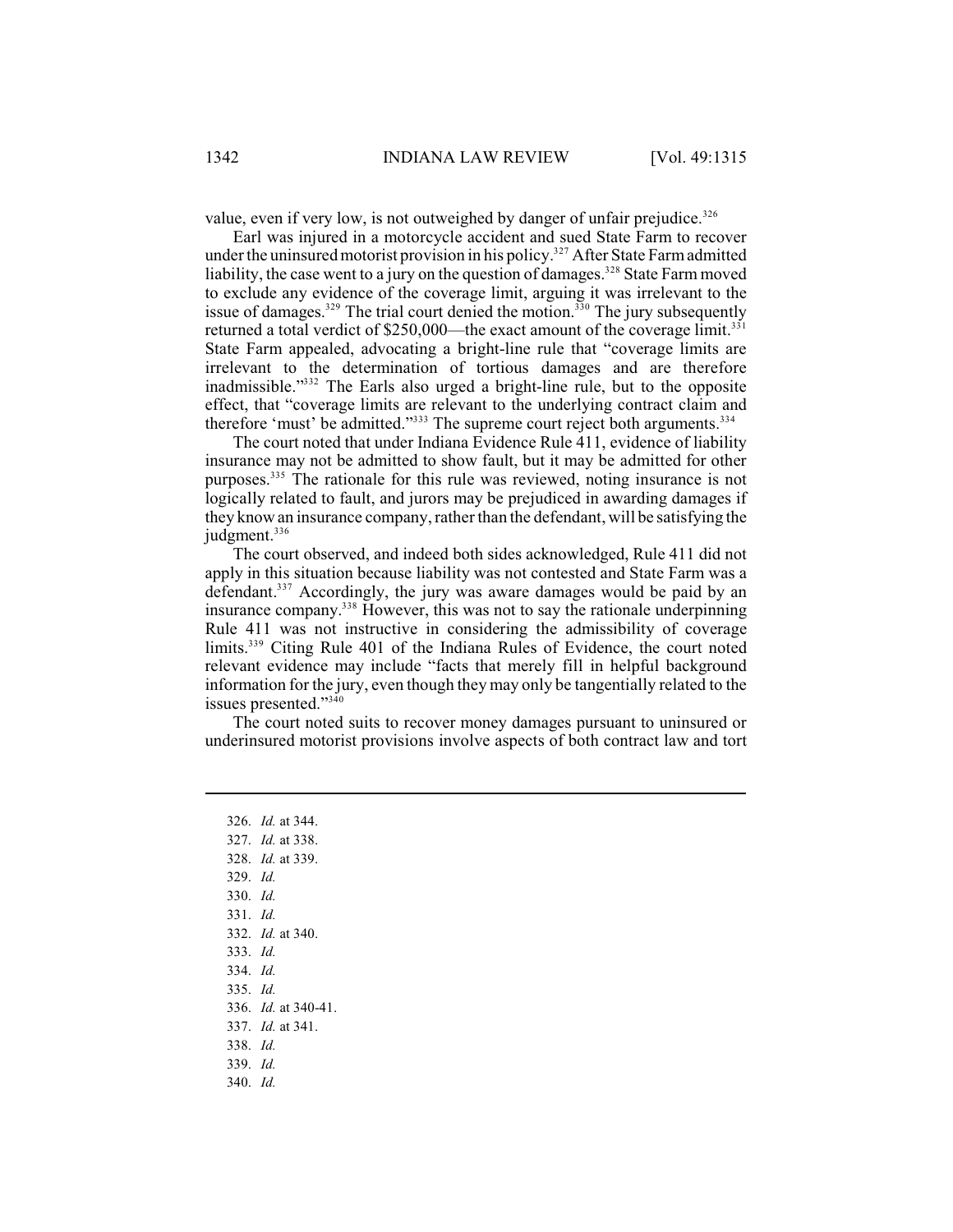law.<sup> $341$ </sup> "The underlying cause of action is based on the contractual relationship between the insured and the insurer, although the parties may principally litigate the measure of damages relying upon tort principles."<sup>342</sup> The Earls alleged State Farm issued an insurance policy and its liability in the present case arose under the contract, thus presenting an underlying breach of contract claim.<sup>343</sup> Indeed, the jury was instructed Earl made a claim for damages based on the terms of the insurance contract State Farm issued, and further that the terms of that coverage controlled the amount of recovery, if any, to which Earl was entitled.<sup>344</sup>

Thus, the jury was required to answer two questions: (1) was Earl entitled to recover from the unidentified motorist; and (2) if so, what amount could Earl recover from State Farm?<sup>345</sup> The court determined, under such circumstances, the insurance policy and its coverage limit were relevant, "even if only barely so," to help the jury understand the contractual relationship between Earl and State Farm and the underpinnings of the lawsuit itself.<sup>346</sup>

In analyzing the prejudice element, the court noted the coverage limit was not probative of the damages Earl suffered, and it was "sympathetic to litigants' concerns that a jury may improperly rely on that coverage limit as a frame of reference." $347$  In the end, the court balanced the risk of prejudice with the value of the coverage limit as background information, and determined the evidence was admissible. 348

Finally, the court cautioned against interpreting its decision as establishing a bright-line rule in such cases:

Our decision today does not stand for the proposition that coverage limits are always admissible. We can foresee instances where the insured's injury is so minor and the coverage limit so large it gives rise to a legitimate concern that the jury will inflate its award. . . In this case, however, we do not have such a concern, and we conclude the trial court  $\rm{did}$  not abuse its discretion in admitting the evidence.<sup>349</sup>

# *E. Volunteer Protection Act*

In *Meyer v. Beta Tau House Corp.*,<sup>350</sup> the court held a letter from the president of the corporate owner of a fraternity house addressing a fraternity member's conduct following a fight with fraternity co-member and requesting

<sup>341.</sup> *Id.*

<sup>342.</sup> *Id.*

<sup>343.</sup> *Id.*

<sup>344.</sup> *Id.* at 341-42.

<sup>345.</sup> *Id.* at 342.

<sup>346.</sup> *Id.*

<sup>347.</sup> *Id.*

<sup>348.</sup> *Id.* at 342-43.

<sup>349.</sup> *Id.* at 343.

<sup>350.</sup> 31 N.E.3d 501 (Ind. Ct. App. 2015).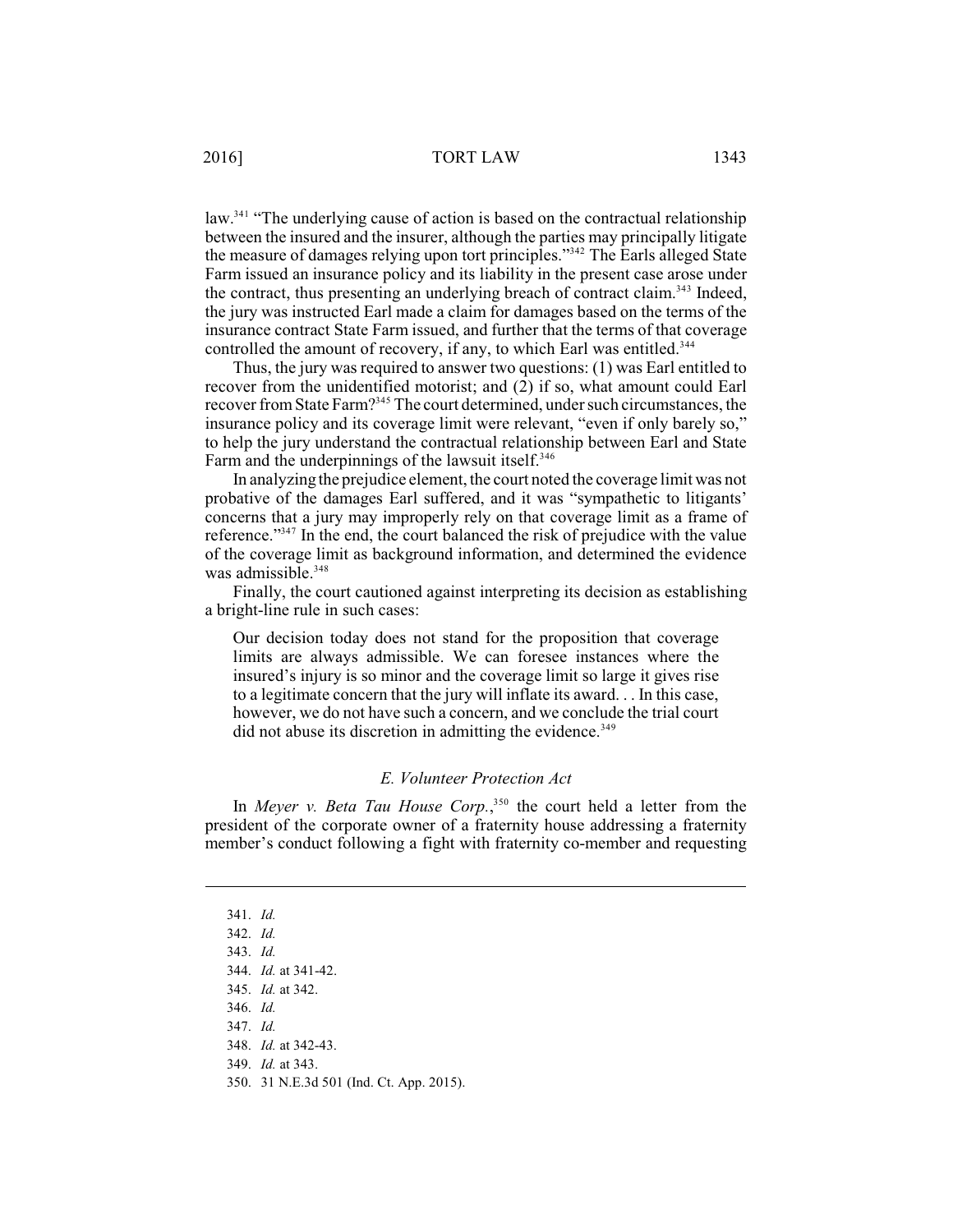that member to remain off fraternity premises was actionable defamation, but Volunteer Protection Act barred the claim.<sup>351</sup> The court reasoned the corporate owner was a nonprofit entity, the president was a volunteer acting within the scope of his responsibilities, and the president's care and lack of ill will in deciding to send the letter demonstrated he did not act with gross negligence, reckless misconduct, or a flagrant indifference to member's rights.<sup>352</sup>

The incident giving rise to the lawsuit occurred in May 2008, when Andrew Meyer poured urine on the windshield of Daniel Meals's truck.<sup>353</sup> Meals responded by punching Meyer in the nose.<sup>354</sup> On March 20, 2009, an intoxicated Meyer fought with Meals, and was injured.<sup>355</sup> Quentin Calder was an alumnus of the same fraternity, Beta Tau.<sup>356</sup> He served as volunteer president of Beta Tau House Corporation, which owned houses for Beta Tau members.<sup>357</sup> Calder learned about the fight and that Meyer filed a police report.<sup>358</sup> Meyer continued to visit the house where Meals lived, and the visits were causing tension among the Beta Tau membership.<sup>359</sup>

Calder wrote a letter to Meyer, sending copies to the Beta Tau president, as well as other officers of the corporation.<sup>360</sup> In the letter, Calder indicated the filing of a police report and Meyer's concern for retribution demonstrated disregard for the fraternity.<sup>361</sup> Accordingly, he asked Meyer to stay away from the fraternity property.<sup>362</sup> Meyer continued to visit the house and was eventually banned from doing so.  $363$  Meyer sued, alleging Calder and the Corporation defamed him.<sup>364</sup> Summary judgment was granted in favor of the defendants and Meyer appealed.<sup>365</sup>

The court of appeals rejected Calder's contention the statements in the letter constituted merely subjective statements of opinion and thus were not actionable.<sup>366</sup> Nonetheless, the court determined even if genuine issues of material fact existed with respect to the defamatory nature of the letter, it must consider the common interest qualified privilege, which "applies to communications made in good faith on any subject matter in which the party

353. *Id.* at 506.

<sup>351.</sup> *Id*. at 515-16; *see also* 42 U.S.C. §§ 14501-14505 (2012).

<sup>352.</sup> *Meyer*, 31 N.E.3d at 515-16.

<sup>354.</sup> *Id.*

<sup>355.</sup> *Id.*

<sup>356.</sup> *Id.*

<sup>357.</sup> *Id.* at 505-06.

<sup>358.</sup> *Id.* at 506.

<sup>359.</sup> *Id.*

<sup>360.</sup> *Id.* at 507.

<sup>361.</sup> *Id.*

<sup>362.</sup> *Id.*

<sup>363.</sup> *Id.*

<sup>364.</sup> *Id.*

<sup>365.</sup> *Id.* at 508.

<sup>366.</sup> *Id.* at 515.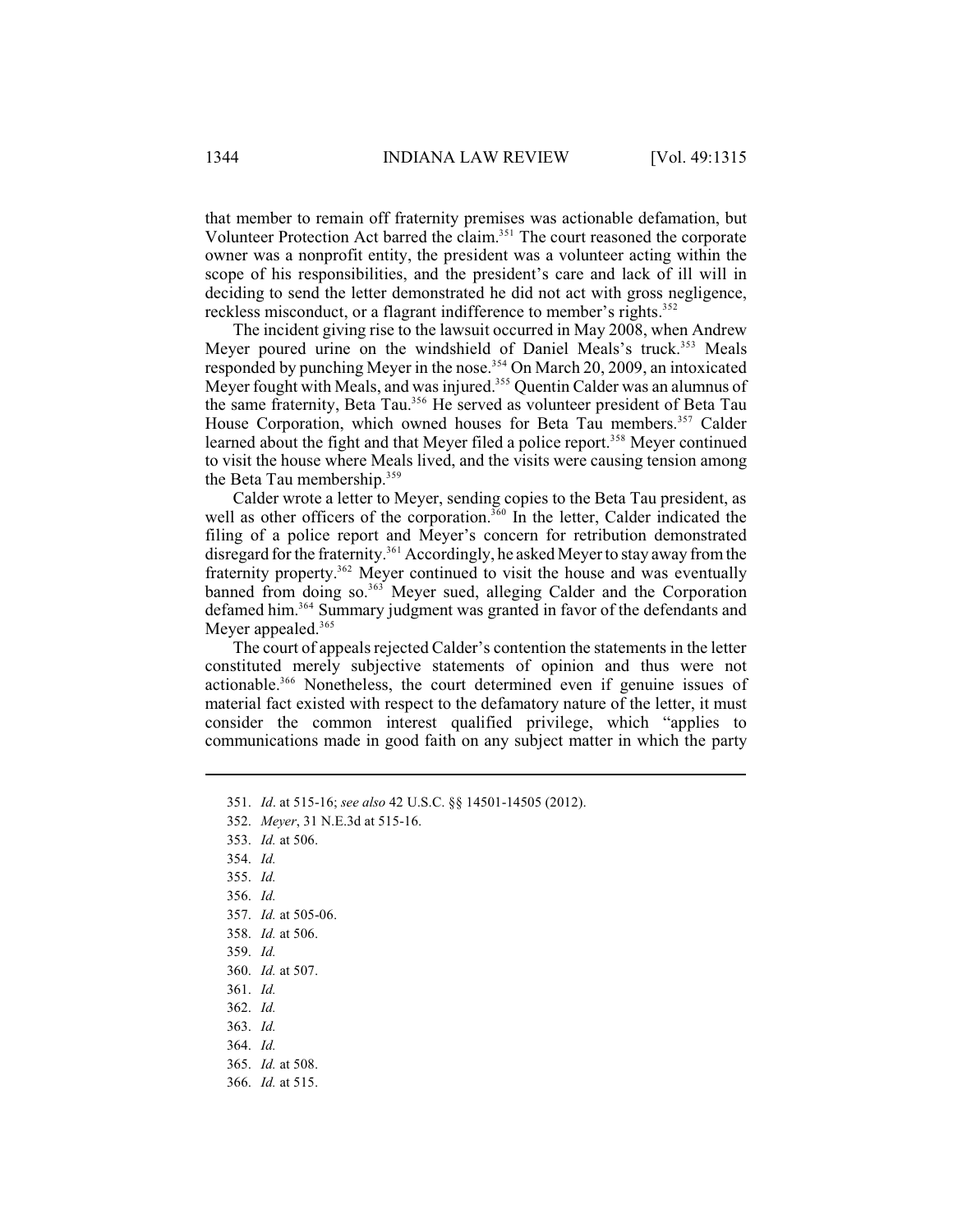making the communication has an interest or duty, if made to a person having a corresponding interest or duty."<sup>367</sup> The court held all of the elements of common interest qualified privilege had been met, explaining:

Calder was acting in good faith to attempt to resolve tensions at Beta Tau. First, he made a non-binding request for Meyer to stay away from the houses, and then, when Meyer refused to comply, Calder formally banned him from the premises. Calder did so after consulting with multiple people within the local and national fraternities as well as employees affiliated with the University. Calder took these actions with care and consideration, and we find nothing in the record tending to establish that he acted with ill will. As a result, he is protected by the common interest privilege as a matter of law, and the trial court properly entered summary judgment in favor of both Calder and the House Corporation on this issue. 368

As a final matter, the court noted, regardless of the common interest privilege, the Volunteer Protection Act also barred the defamation claim.<sup>369</sup> The purpose of the Act is to "provide certain protections from liability abuses related to volunteers serving nonprofit organizations and governmental entities."<sup>370</sup> Under the Volunteer Protection Act,

A person who is protected by the Act cannot be held liable for harm caused by him in the scope of his responsibilities unless the harm is caused by "willful or criminal misconduct, gross negligence, reckless misconduct or a conscious, flagrant indifference to the rights or safety of the individual harmed by the volunteer. 371

Under this rationale, the owner of the fraternity's premises was a nonprofit organization and Calder was a volunteer within the meaning of the Volunteer Protection Act. $372$  Calder was acting in the scope of his responsibilities as president when he drafted and mailed the letter to Meyer.<sup>373</sup>

### *F. Landowner Liability for Unowned Dog*

In *Byers v. Moredock*,<sup>374</sup> the Indiana Court of Appeals held landowners will not be liable for the acts of a dog they do not own unless they have actual knowledge the dog had dangerous propensities. <sup>375</sup>

370. *Id.*

371. *Id.* (quoting 42 U.S.C. § 14503 (2012)).

372. *Id.*

373. *Id.*

374. 31 N.E.3d 1016 (Ind. Ct. App. 2015).

375. *Id.*

<sup>367.</sup> *Id.*

<sup>368.</sup> *Id.* at 515-16.

<sup>369.</sup> *Id.* at 516.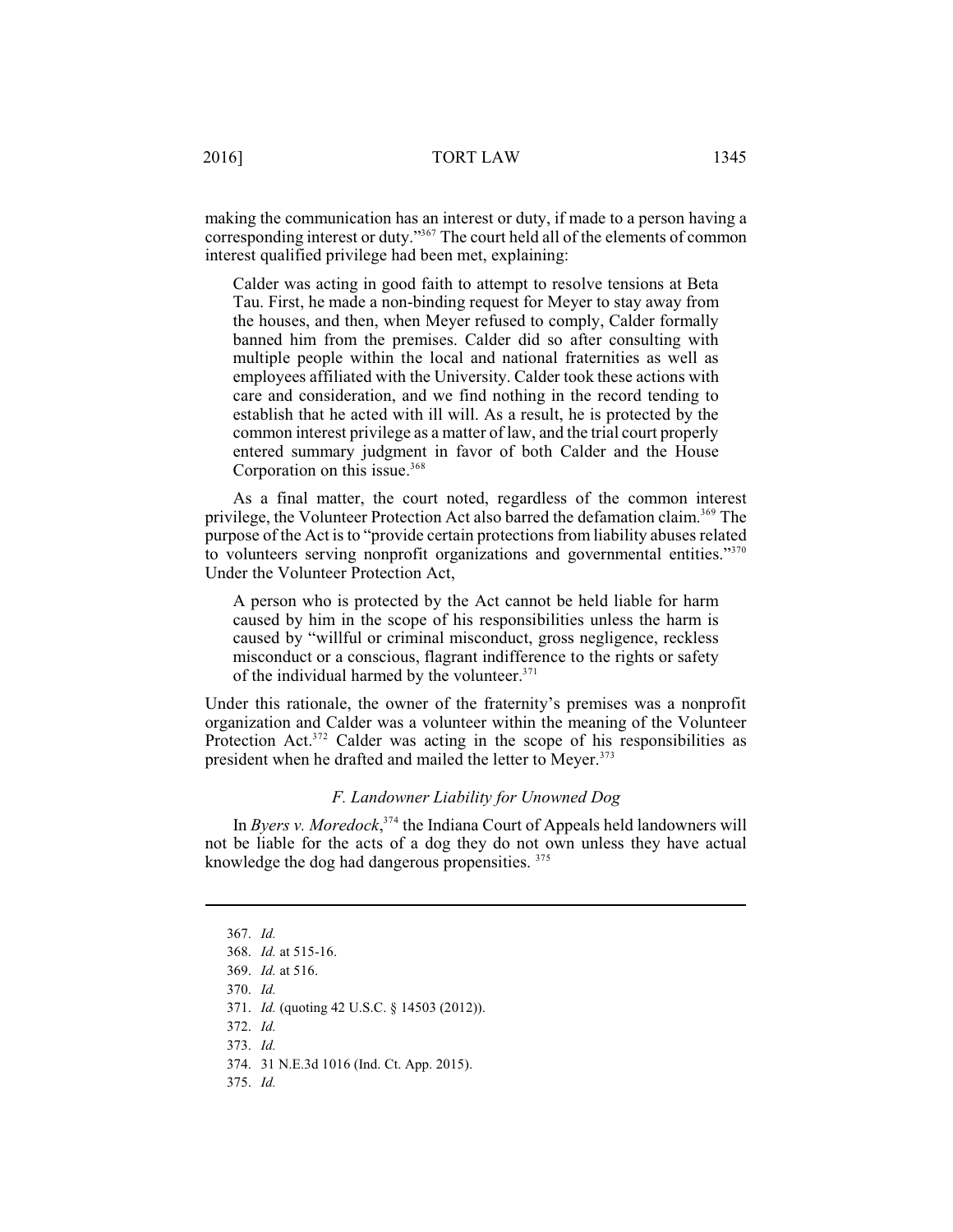The underlying occurrence was Byers was riding his motorcycle on a county road when a dog, Brutus, ran into the road.<sup>376</sup> Byers struck Brutus and the motorcycle flipped several times, ejecting Byers.<sup>377</sup> Brutus belonged to the Moredocks' lessee, who lived in a house on the property.  $378$  Byers alleged the Moredocks used a barn on the property on a fairly regular basis and knew Brutus ran loose on the property and left the yard on occasion.<sup>379</sup> In his complaint, Byers further alleged the Moredocks did not comply with an ordinance that allegedly imposed a duty upon persons who have knowledge a dog was not restrained by a leash and not under complete control, to restrain the dog.<sup>380</sup> The trial court granted summary judgment in favor of the Moredocks and Byers appealed.<sup>381</sup>

The ordinance in question made it unlawful "for any owner to allow, suffer, or permit an animal to be at large."<sup>382</sup> Meyers argued the Ordinance imposed a duty upon the Moredocks to confine Brutus, by virtue of their status as owners of the property upon which he lived at the time of this occurrence.<sup>383</sup> The court rejected this contention, relying on precedent "that it would be unreasonable to impose a duty on landlords to regulate the tenants' animals where the owners clearly are in the best position to do so."<sup>384</sup> The court explained the Moredocks designated evidence they did not own or have care, custody, or control of Brutus.<sup>385</sup> Thus, they had no duty to confine or otherwise restrain a dog owned by their tenant.<sup>386</sup> Moreover, the fact the Moredocks owned the property and leased it to Brutus's owner did not impose a duty on them to ensure Brutus was adequately confined or otherwise under the control of the tenants.<sup>387</sup> "There is generally not a high degree of foreseeability that leasing property to an owner or keeper of a dog, even where the dog may generally need to be restrained, will result in injury to third parties."<sup>388</sup>

## *G. Dangerous Propensity of Animal*

In *Gruber v. YMCA of Greater Indianapolis*,<sup>389</sup> the court of appeals held a summer camp was not responsible for injuries a camper, Gruber, sustained when a pig that had never injured anyone or exhibited any dangerous propensities stuck

<sup>376.</sup> *Id.* at 1017. 377. *Id.* 378. *Id.* 379. *Id.* 380. *Id.* 381. *Id.* 382. *Id.* at 1018. 383. *Id.* at 1019-20. 384. *Id.* at 1022 (citing Morehead v. Deitrich, 932 N.E.2d 1272, 1280 (Ind. Ct. App. 2010)). 385. *Id.* 386. *Id.* 387. *Id.* 388. *Id.* 389. 34 N.E.3d 264 (Ind. Ct. App. 2015).